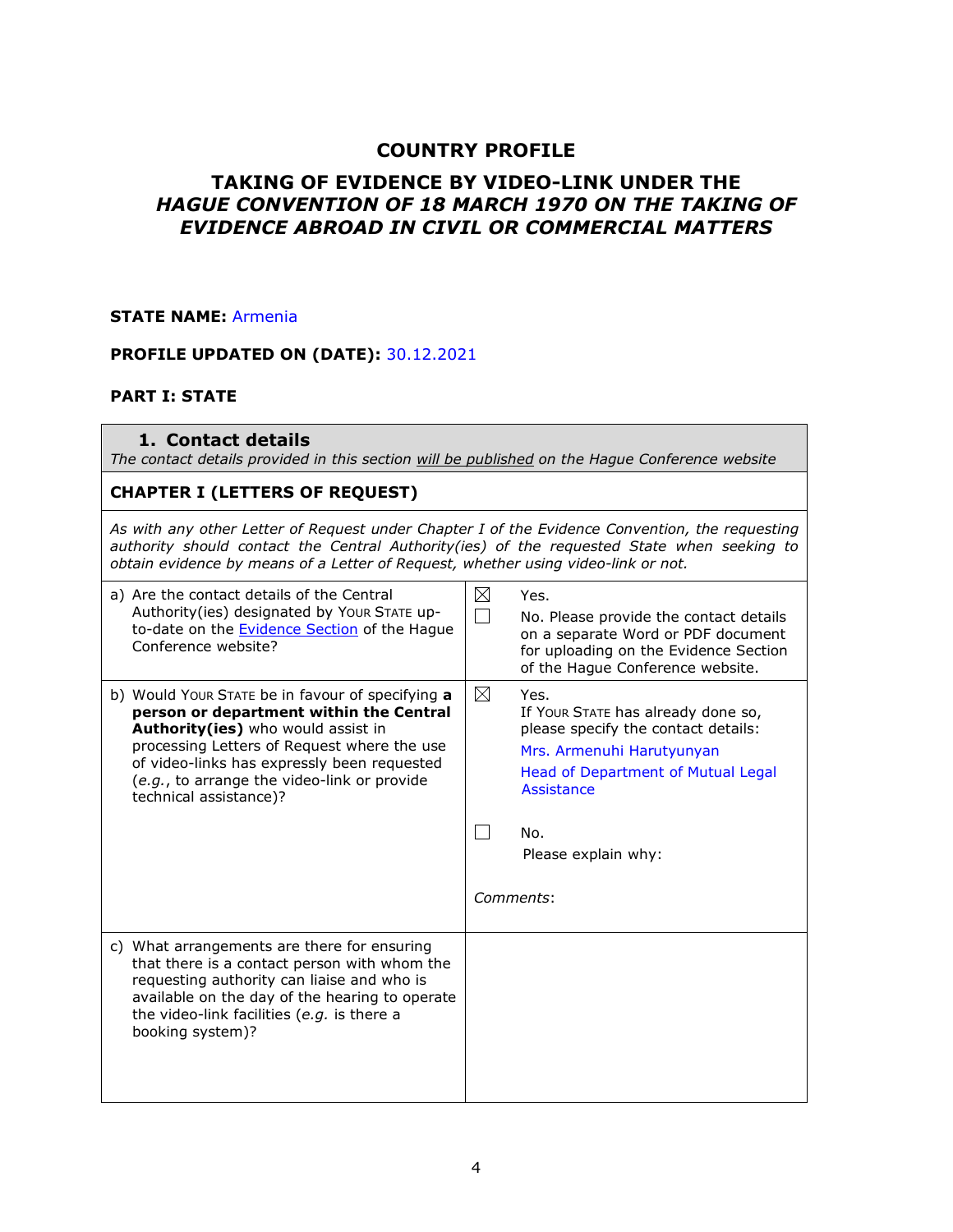### **CHAPTER II (TAKING OF EVIDENCE BY DIPLOMATIC OFFICERS, CONSULAR AGENTS AND COMMISSIONERS)**

*Permission by a designated authority may be required to apply certain provisions under Chapter II. To know if such a permission is required for a particular State, see the practical information chart (accessible from the [Authorities](https://www.hcch.net/en/instruments/conventions/authorities1/?cid=82) page) AND / OR the declarations (accessible from the [Status Table](https://www.hcch.net/en/instruments/conventions/status-table/?cid=82) page) of the relevant State available on the [Evidence Section](https://www.hcch.net/en/instruments/specialised-sections/evidence) of the Hague Conference website.*

*If permission is not required, applicants should contact the diplomatic and consular mission (Arts 15/16) or the commissioner (Art. 17) to explore whether or not evidence may be obtained by video-link under this Chapter.*

*If permission is required, applicants should contact the authority that was designated to grant permission AND the relevant diplomatic and consular mission or commissioner, to explore, where necessary, whether or not evidence may be obtained by video-link under this Chapter.*

| d) Would Your STATE be in favour of specifying<br>an entity or authority, in addition to the<br>relevant authority / diplomatic or<br><b>consular agent / commissioner, that</b><br>would assist in processing applications where<br>the use of video-links has expressly been<br>requested (e.g., to arrange the video-link or<br>provide technical assistance)? | Yes.<br>If Your STATE has already done so,<br>please specify the contact details:<br>$\boxtimes$<br>No.<br>Please explain why: No specified<br>authority is linked to assist in<br>processing the application.<br>Comments: |
|-------------------------------------------------------------------------------------------------------------------------------------------------------------------------------------------------------------------------------------------------------------------------------------------------------------------------------------------------------------------|-----------------------------------------------------------------------------------------------------------------------------------------------------------------------------------------------------------------------------|
| e) What arrangements are there for ensuring<br>that there is a contact person with whom the<br>Court of Origin can liaise and who is available<br>on the day of the hearing to operate the<br>video-link facilities (e.g. is there a booking<br>system)?                                                                                                          | Arrangements will be made case by case                                                                                                                                                                                      |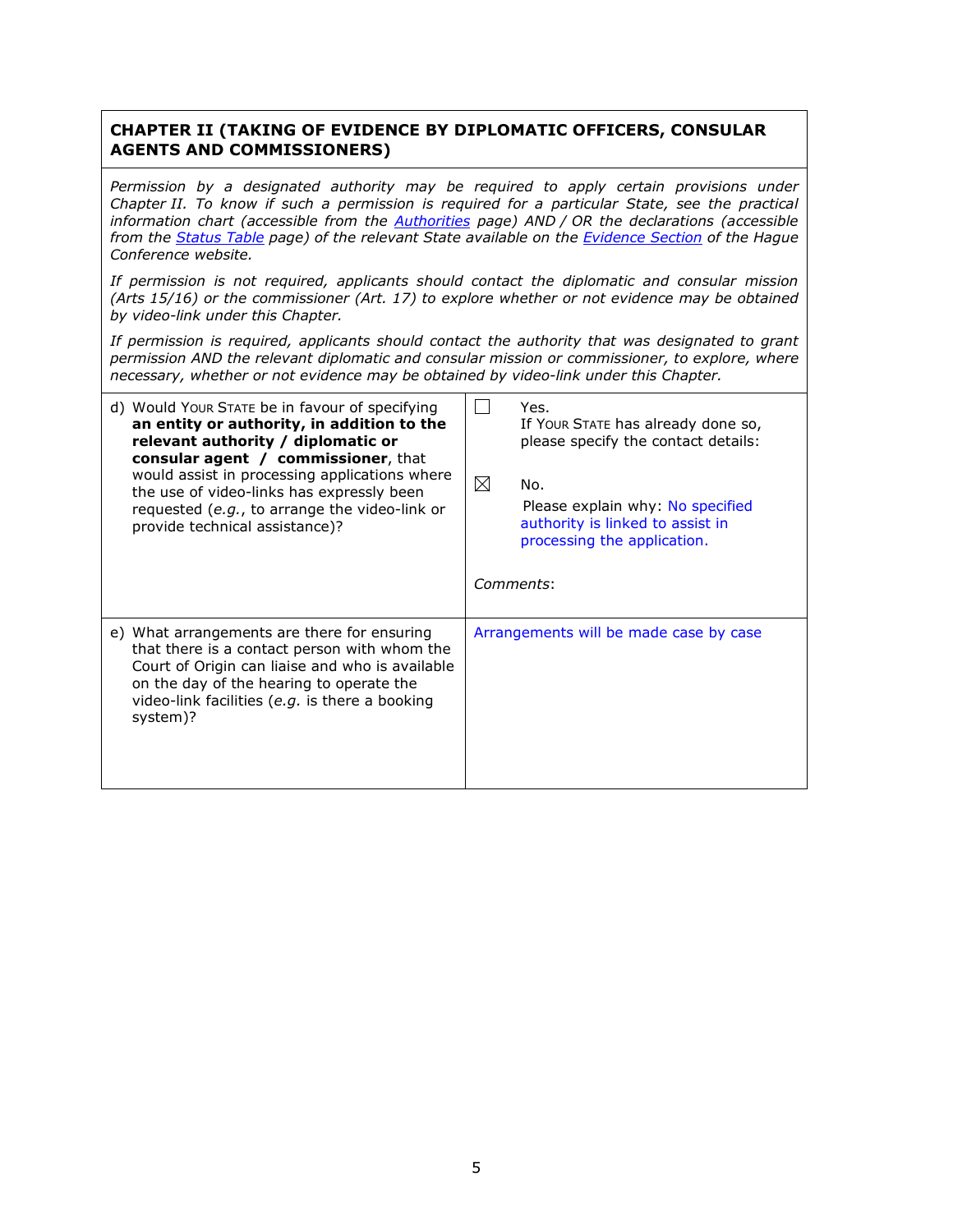# **PART II: RELEVANT LEGISLATION AND COURT SYSTEM**

| Legal basis                                                                                                                                                                                                                                                                                                                                                                                                               |                                                                                                                                                                                                                                                                                                                                                                                                                                                                                                                                                                                                                                                                                                                                                                                                                                                                                                                                                                                                                                                                                                                                                                                                                                                                                                                                                                                                                                                                                                                                                                                                                                                                                                                                                                                                                                              |  |  |
|---------------------------------------------------------------------------------------------------------------------------------------------------------------------------------------------------------------------------------------------------------------------------------------------------------------------------------------------------------------------------------------------------------------------------|----------------------------------------------------------------------------------------------------------------------------------------------------------------------------------------------------------------------------------------------------------------------------------------------------------------------------------------------------------------------------------------------------------------------------------------------------------------------------------------------------------------------------------------------------------------------------------------------------------------------------------------------------------------------------------------------------------------------------------------------------------------------------------------------------------------------------------------------------------------------------------------------------------------------------------------------------------------------------------------------------------------------------------------------------------------------------------------------------------------------------------------------------------------------------------------------------------------------------------------------------------------------------------------------------------------------------------------------------------------------------------------------------------------------------------------------------------------------------------------------------------------------------------------------------------------------------------------------------------------------------------------------------------------------------------------------------------------------------------------------------------------------------------------------------------------------------------------------|--|--|
| a) Does Your STATE, in the application of<br>Article 27 (i.e. internal law or practice), allow<br>for a foreign Court to directly take evidence<br>by video-link?                                                                                                                                                                                                                                                         | Yes.<br>$\sim$<br>Please specify:<br>$\boxtimes$<br>No.<br>Please specify: Armenian legislation and<br>practice does not provide for such<br>opportunity.<br>Comments:                                                                                                                                                                                                                                                                                                                                                                                                                                                                                                                                                                                                                                                                                                                                                                                                                                                                                                                                                                                                                                                                                                                                                                                                                                                                                                                                                                                                                                                                                                                                                                                                                                                                       |  |  |
| b) Please indicate the legal basis or applicable<br>protocols (i.e., relevant laws, regulations,<br>practice, etc.) for the use of video-links in the<br>taking of evidence in Your STATE, either under<br>the Convention or independent of the<br>Convention (see, e.g. Art. 27 (b) and (c)):<br>Please also attach a copy of, or provide a link to,<br>the relevant provisions, where possible in English<br>or French. | Pursuant to part 5 of Article 74 of the Civil<br>Procedure Code, a material received<br>electronically or via other means of<br>communication shall be submitted on<br>paper. The court may establish a<br>different procedure for submitting the<br>material received electronically or via<br>other means of communication.<br>Pursuant to Article 145 of the Civil Procedure<br>Code:<br>"1.<br>Upon the reasoned motion of a<br>participant of proceedings, the court may<br>permit him or her or another participant<br>of proceedings to participate in the court<br>sitting via means of video and audio<br>telecommunication, where a system that<br>enables such communication is installed<br>in the courtroom. The translator may not<br>participate in the court sitting via means<br>of video and audio telecommunication,<br>likewise, a face-to-face interrogation may<br>not be conducted in such a manner.<br>2.<br>A motion may be filed to the court by the<br>participant of the case on participation in<br>the court sitting via means of video and<br>audio telecommunication at least seven<br>days prior to the sitting. During the court<br>sitting a motion regarding the next court<br>sitting may be submitted.<br>3.<br>The motion on participating in the court<br>sitting via means of video and audio<br>telecommunication shall be examined<br>within a three-day period without having<br>to convene a court sitting. The motion<br>submitted during the court sitting shall<br>be examined at that court sitting.<br>4.<br>The court shall render a decision based<br>on the findings of examination of the<br>motion.<br>5.<br>The decision on permitting participation<br>in the court sitting via means of video<br>and audio telecommunication shall be<br>forwarded to the relevant court not later |  |  |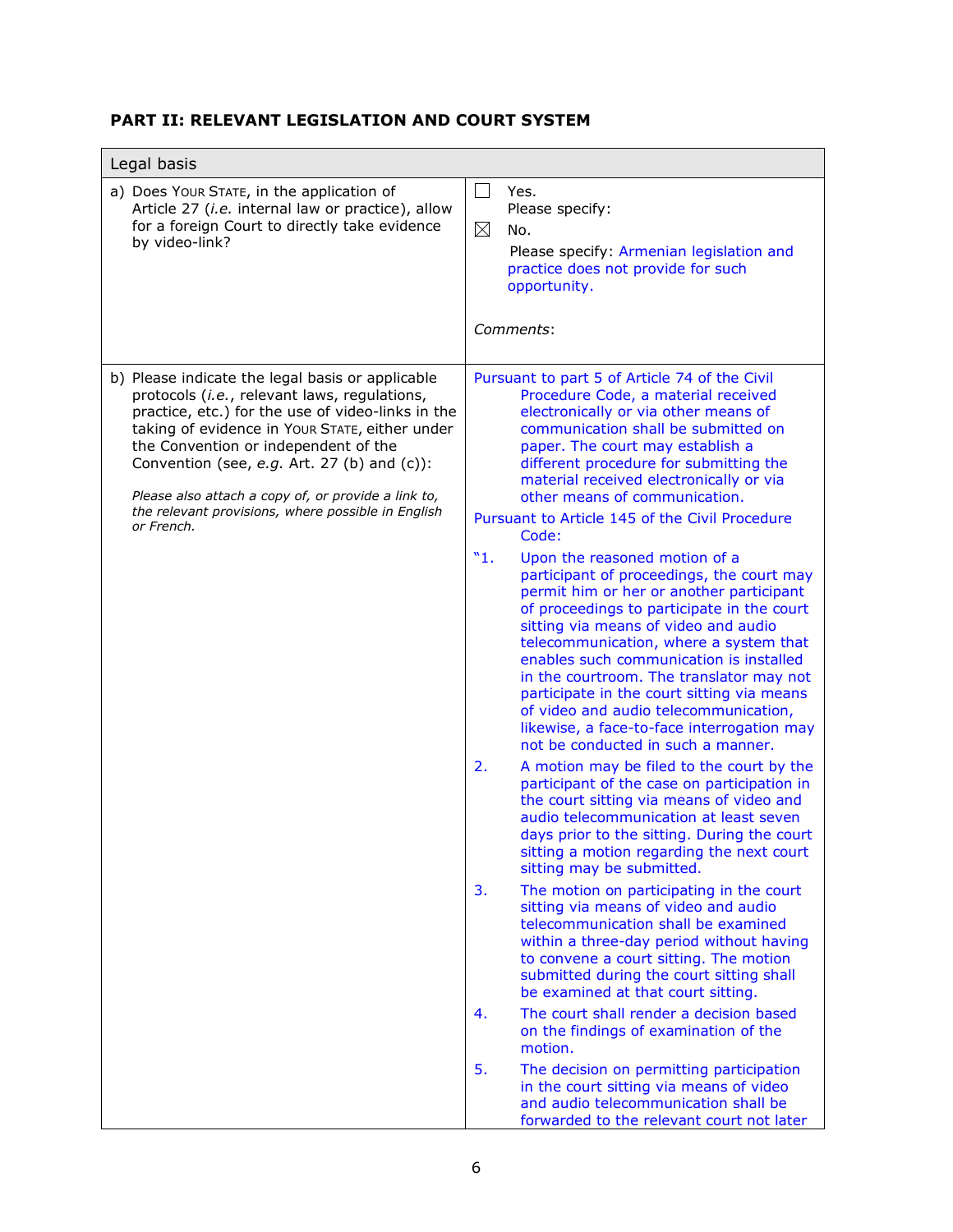|                                                                                                                                                                                          | than the next day.                                                                                                                                                                                                                                                                                                                                                                                                                                                                                                                                                                                                                                                                                                                                                                                                                                                                                                                               |
|------------------------------------------------------------------------------------------------------------------------------------------------------------------------------------------|--------------------------------------------------------------------------------------------------------------------------------------------------------------------------------------------------------------------------------------------------------------------------------------------------------------------------------------------------------------------------------------------------------------------------------------------------------------------------------------------------------------------------------------------------------------------------------------------------------------------------------------------------------------------------------------------------------------------------------------------------------------------------------------------------------------------------------------------------------------------------------------------------------------------------------------------------|
|                                                                                                                                                                                          | 6.<br>The decision on permitting participation<br>in the court sitting via means of video<br>and audio telecommunication shall be<br>executed through the court staff having<br>received the assignment, which shall<br>enable the video and audio<br>communication with the court examining<br>the case, verify the presence and<br>establish the identity of the participant of<br>proceedings, in cases provided for by this<br>Code, take a signature from the<br>participant of proceedings in connection<br>to giving false testimony or refusing to<br>give testimony or to attest that he or she<br>has been warned about the criminal<br>liability for giving an obviously false<br>opinion or professional explanation. The<br>document on warning the participant of<br>proceedings shall, within a five-day<br>period, be forwarded to the court<br>examining the case and shall be attached<br>to the minutes of the court sitting. |
|                                                                                                                                                                                          | 7.<br>The Court shall reject the motion on<br>participating in the court sitting via<br>means of video and audio<br>telecommunication, where:                                                                                                                                                                                                                                                                                                                                                                                                                                                                                                                                                                                                                                                                                                                                                                                                    |
|                                                                                                                                                                                          | (1)<br>it is technically impossible to participate<br>in the court sitting via means of video<br>and audio telecommunication;                                                                                                                                                                                                                                                                                                                                                                                                                                                                                                                                                                                                                                                                                                                                                                                                                    |
|                                                                                                                                                                                          | the motion has been submitted in<br>(2)<br>violation of the time limit prescribed by<br>part 2 of this Article;                                                                                                                                                                                                                                                                                                                                                                                                                                                                                                                                                                                                                                                                                                                                                                                                                                  |
|                                                                                                                                                                                          | (3)<br>an in-camera sitting is being held."                                                                                                                                                                                                                                                                                                                                                                                                                                                                                                                                                                                                                                                                                                                                                                                                                                                                                                      |
|                                                                                                                                                                                          | Pursuant to part 2 of article 177 of the Civil<br>Procedure Code, the interrogation of a<br>witness, expert and specialist may be<br>conducted via means of video and audio<br>telecommunication in the manner<br>prescribed by this Code.                                                                                                                                                                                                                                                                                                                                                                                                                                                                                                                                                                                                                                                                                                       |
| c) Does Your STATE have any agreements with                                                                                                                                              | Yes.                                                                                                                                                                                                                                                                                                                                                                                                                                                                                                                                                                                                                                                                                                                                                                                                                                                                                                                                             |
| other Contracting States that derogate from<br>the Convention when taking evidence by<br>video-link (see Art. 28 and Art. 32)?                                                           | Please attach a copy of, or provide a link<br>to, the relevant provisions, where possible<br>in English or French:<br>⊠<br>No.                                                                                                                                                                                                                                                                                                                                                                                                                                                                                                                                                                                                                                                                                                                                                                                                                   |
|                                                                                                                                                                                          | Comments:                                                                                                                                                                                                                                                                                                                                                                                                                                                                                                                                                                                                                                                                                                                                                                                                                                                                                                                                        |
| Court system                                                                                                                                                                             |                                                                                                                                                                                                                                                                                                                                                                                                                                                                                                                                                                                                                                                                                                                                                                                                                                                                                                                                                  |
| d) Please indicate which courts permit, or have<br>the facilities for, the taking of evidence by<br>video-link. If possible, indicate where<br>relevant information on videoconferencing | ⊠<br>All courts.<br>$\Box$<br>All courts of a specific type / level.<br>Please specify:<br>Only specific courts.                                                                                                                                                                                                                                                                                                                                                                                                                                                                                                                                                                                                                                                                                                                                                                                                                                 |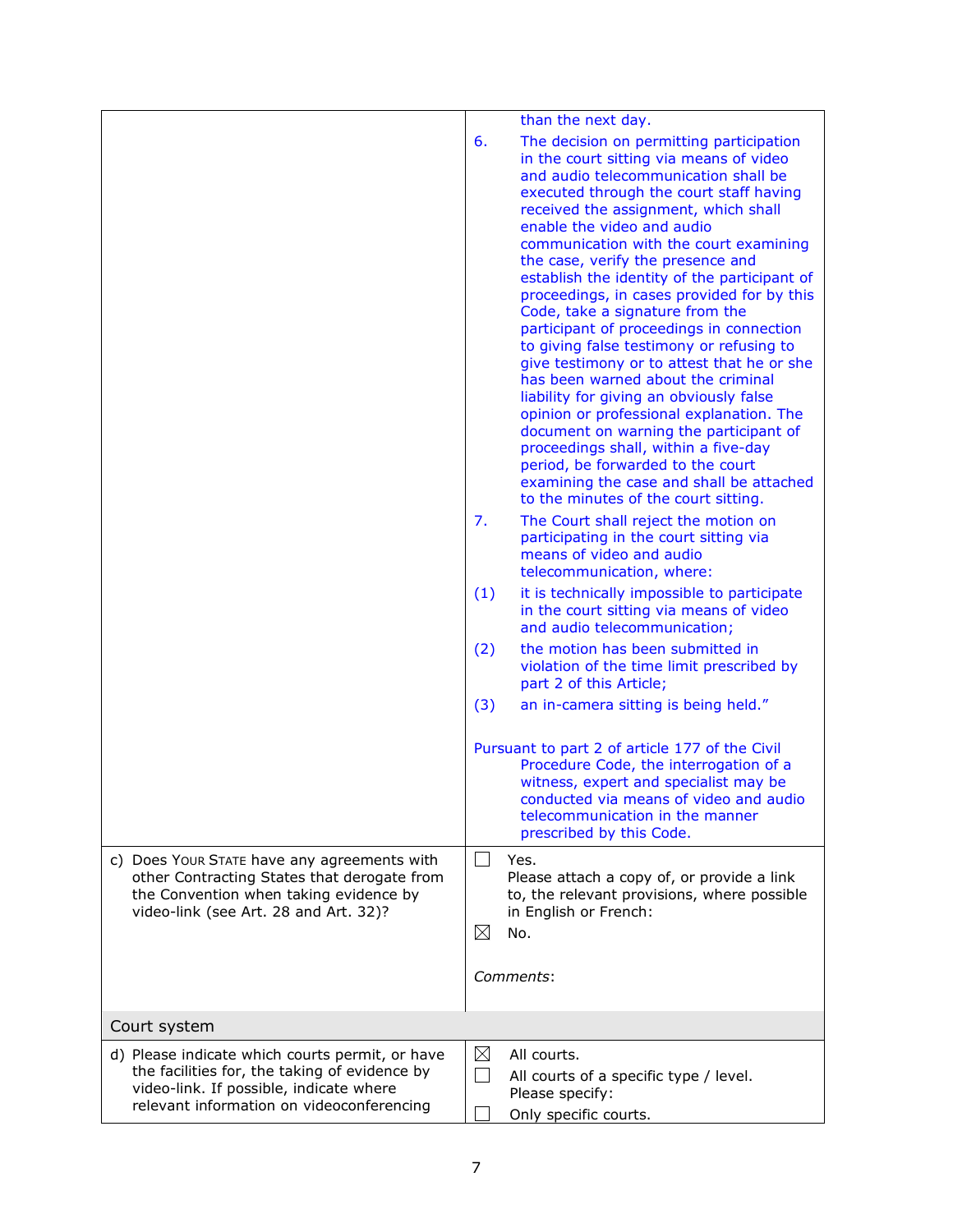| facilities in courts can be found online: | Please specify which courts, or provide a<br>link to/attach a full list:<br>None.<br>Comments: |
|-------------------------------------------|------------------------------------------------------------------------------------------------|
|-------------------------------------------|------------------------------------------------------------------------------------------------|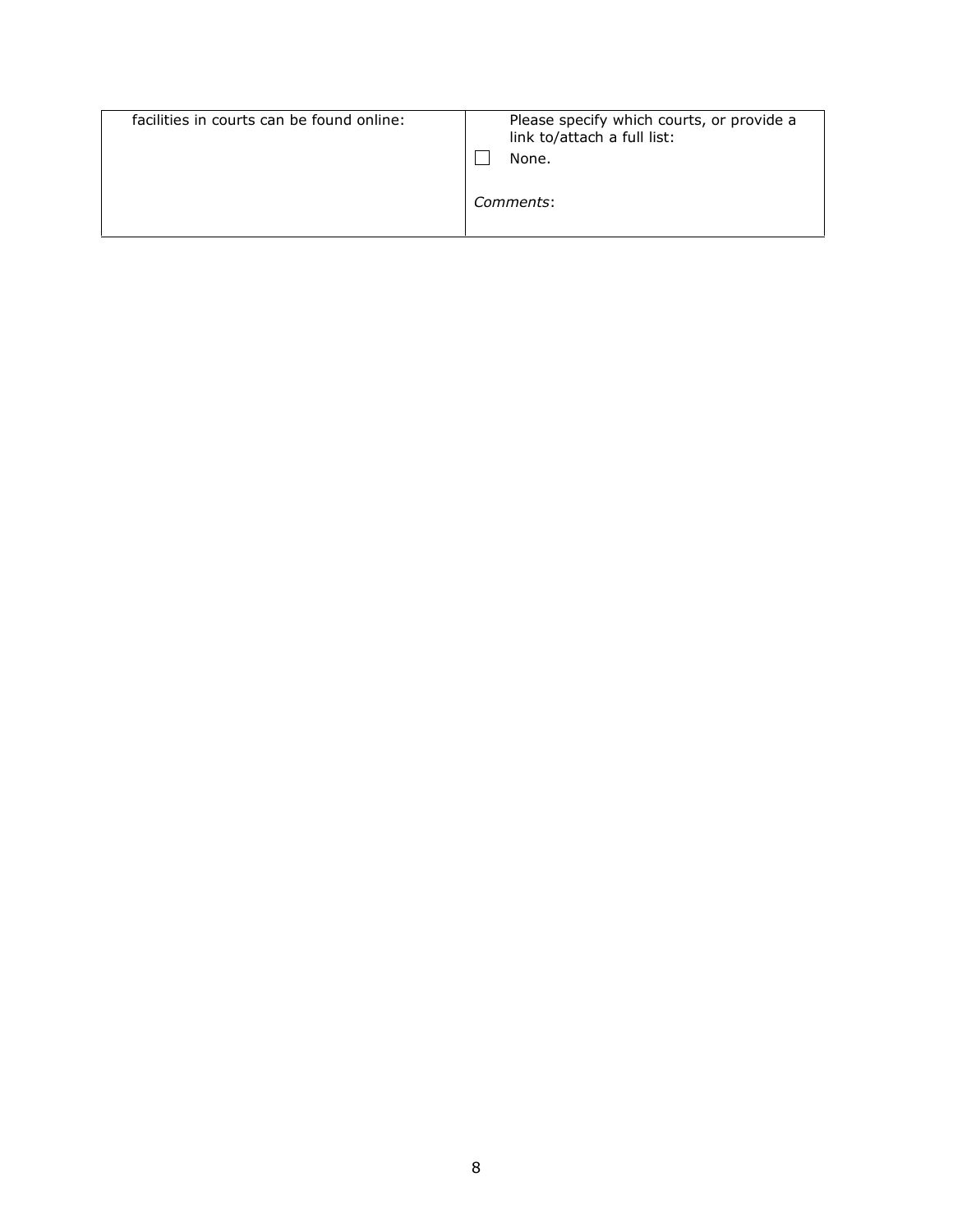## **PART III: TECHNICAL AND SECURITY ASPECTS (APPLICABLE TO BOTH CHAPTERS)**

| a) Does Your STATE use licensed software (which<br>ensures support for technical and security<br>matters) for the taking of evidence by video-<br>link? | $\vert \ \ \vert$<br>Yes.<br>Please specify:<br>$\boxtimes$<br>No.                                                                                                                                                             |
|---------------------------------------------------------------------------------------------------------------------------------------------------------|--------------------------------------------------------------------------------------------------------------------------------------------------------------------------------------------------------------------------------|
|                                                                                                                                                         | Comments:<br>There is no specific software and free software is<br>used instead, such as the Zoom application                                                                                                                  |
| b) What are the specifications of the video-link<br>technology in use in Your STATE, including, if<br>any, the minimum standards or mechanisms          | Codec (i.e., manufacturer, model, transmission<br>speed, bandwidth):                                                                                                                                                           |
| used to secure the communications and any<br>recordings made?                                                                                           | Video and audio standards (e.g. Standard<br>Definition, High Definition, etc.):                                                                                                                                                |
| States are encouraged to provide as much<br>information as possible when responding to this                                                             | Type of network (e.g., ISDN, IP, etc.):                                                                                                                                                                                        |
| question. As such, it may be useful to consider<br>liaising with the relevant IT experts.                                                               | Type of encryption for signals in secure<br>transmissions:                                                                                                                                                                     |
|                                                                                                                                                         | Split screen capability:                                                                                                                                                                                                       |
|                                                                                                                                                         | Document cameras:                                                                                                                                                                                                              |
|                                                                                                                                                         | Multipoint connections:                                                                                                                                                                                                        |
|                                                                                                                                                         | Additional specifications or capabilities:                                                                                                                                                                                     |
|                                                                                                                                                         | Protocols or other practices:                                                                                                                                                                                                  |
|                                                                                                                                                         |                                                                                                                                                                                                                                |
|                                                                                                                                                         | Comments:<br>There are no standards or mechanisms                                                                                                                                                                              |
|                                                                                                                                                         | established by Armenian legislation.                                                                                                                                                                                           |
| c) Can evidence be taken via commercial<br>providers (e.g., Skype™)?                                                                                    | $\boxtimes$<br>Yes.<br>Please specify: Courts are allowed to<br>decide themselves what providers to use<br>No.                                                                                                                 |
|                                                                                                                                                         | Comments:                                                                                                                                                                                                                      |
| d) Does Your STATE have a procedure for testing<br>connections and the quality of transmissions<br>before the hearing?                                  | $\Box$<br>Yes.<br>Please specify: Testings can be carried out<br>when it is necessary. Technical assistant is<br>tasked to test the connections and the<br>quality of transmissions before starting of<br>hearing.<br>⊠<br>No. |
|                                                                                                                                                         | Comments:                                                                                                                                                                                                                      |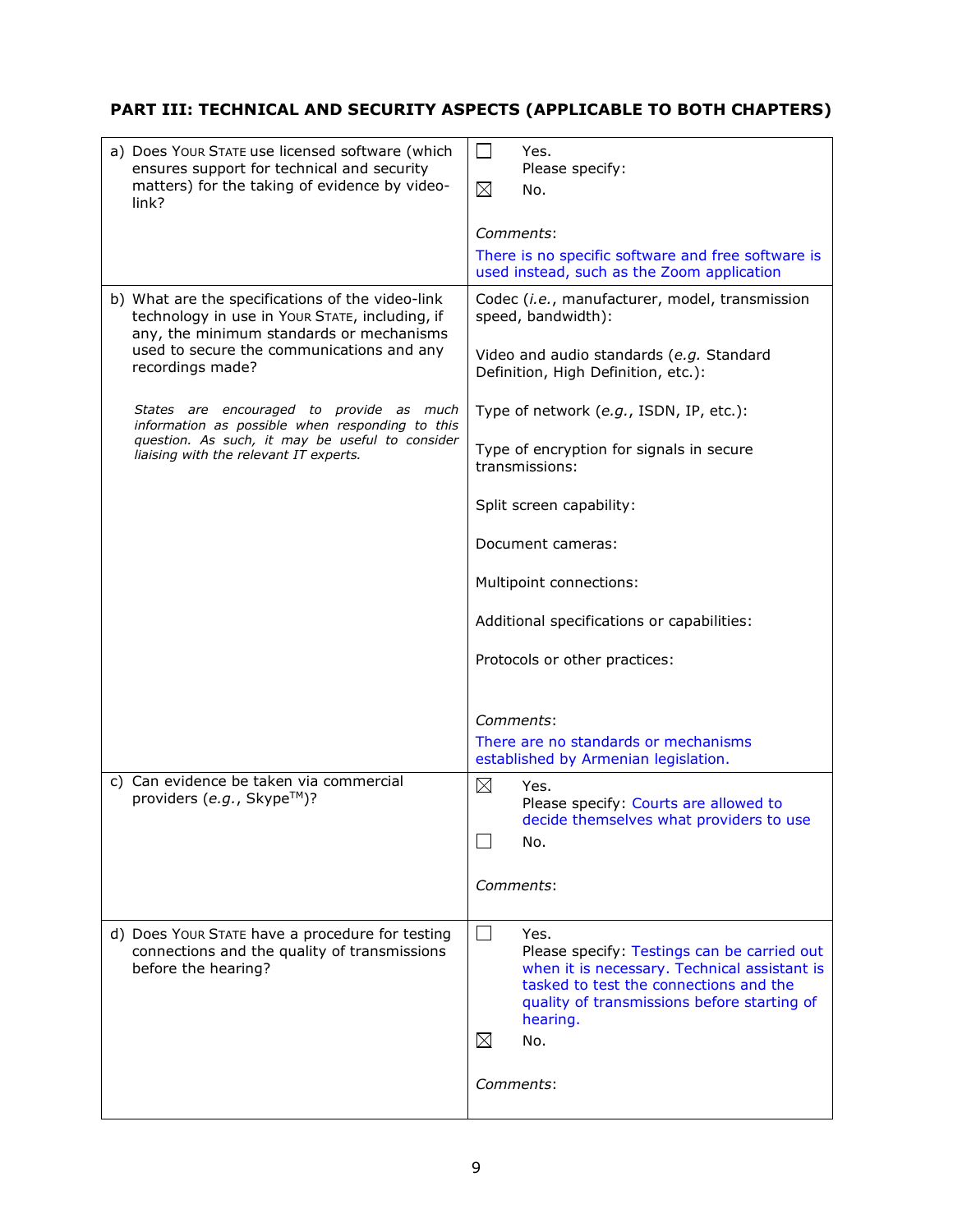| e) Does Your STATE have any requirements as to | Yes.                                                                                                                                              |
|------------------------------------------------|---------------------------------------------------------------------------------------------------------------------------------------------------|
| the hearing room, e.g., should be located in a | Please specify:                                                                                                                                   |
| court, should have a camera view of the        | ⋉                                                                                                                                                 |
| whole room or a view of all the parties, etc.? | No.                                                                                                                                               |
|                                                | Comments:<br>There are no requirements for the hearing rooms<br>established by Armenian legislation. The courts<br>are allowed decide themselves. |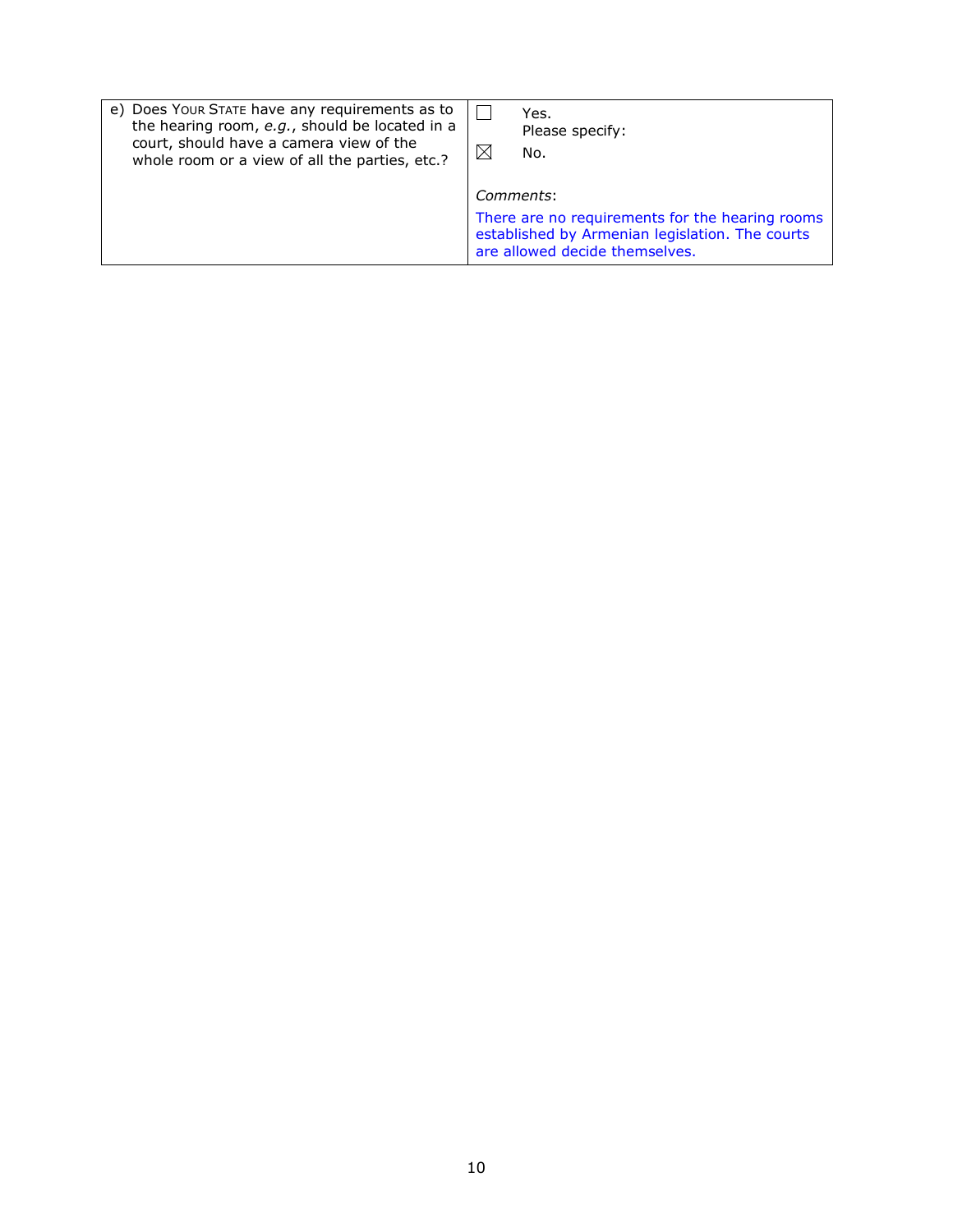## **PART IV: USE OF VIDEO-LINKS UNDER BOTH CHAPTERS – LEGAL CONSIDERATIONS**

| Restrictions                                                                                                                                                                         |                                                                                                                                                                                                                                                                          |  |  |
|--------------------------------------------------------------------------------------------------------------------------------------------------------------------------------------|--------------------------------------------------------------------------------------------------------------------------------------------------------------------------------------------------------------------------------------------------------------------------|--|--|
| a) Must a court order directing the use of video-<br>links first be obtained from the requesting<br>State (Chapter I) / State of Origin<br>(Chapter II)?                             | $\vert \ \ \vert$<br>Yes.<br>Please specify:<br>⊠<br>No.<br><i>Comments:</i>                                                                                                                                                                                             |  |  |
| b) Are there any restrictions on what type/s of<br>evidence can be taken by video-link or how it<br>is to be taken?                                                                  | ⊠<br>Yes.<br>Please specify: Please have reference to<br>the information provided in response to<br>question "b" of the part II (Relevant<br>legislation and Court System).<br>No.<br>Comments:                                                                          |  |  |
| c) Are there any specific restrictions on how<br>evidence gathered via video-link can be<br>handled and distributed, or do the usual rules<br>for evidence obtained in person apply? | $\Box$<br>Yes, there are specific restrictions.<br>Please specify:<br>⊠<br>No, the normal rules for evidence apply.<br>Comments:                                                                                                                                         |  |  |
| d) Are there any restrictions on the type of<br>person who may be examined by video-link?                                                                                            | $\boxtimes$<br>Yes.<br>Please specify: Please have reference to<br>the information provided in response to<br>question "b" of the part II (Relevant<br>legislation and Court System)<br>No.<br>Comments:                                                                 |  |  |
| e) Is it necessary to seek the consent of the<br>parties to use video-link to take evidence?                                                                                         | ⊠<br>Yes.<br>Please specify the conditions under which<br>parties may refuse the use of video-link:<br>Please have reference to the information<br>provided in response to question "b" of<br>the part II (Relevant legislation and Court<br>System)<br>No.<br>Comments: |  |  |
| f) Are there any restrictions on the location<br>where the person should be examined<br>(e.g. in a courtroom, on the premises of an<br>Embassy or diplomatic mission)?               | $\mathcal{L}_{\mathcal{A}}$<br>Yes.<br>Please specify:<br>⊠<br>No.                                                                                                                                                                                                       |  |  |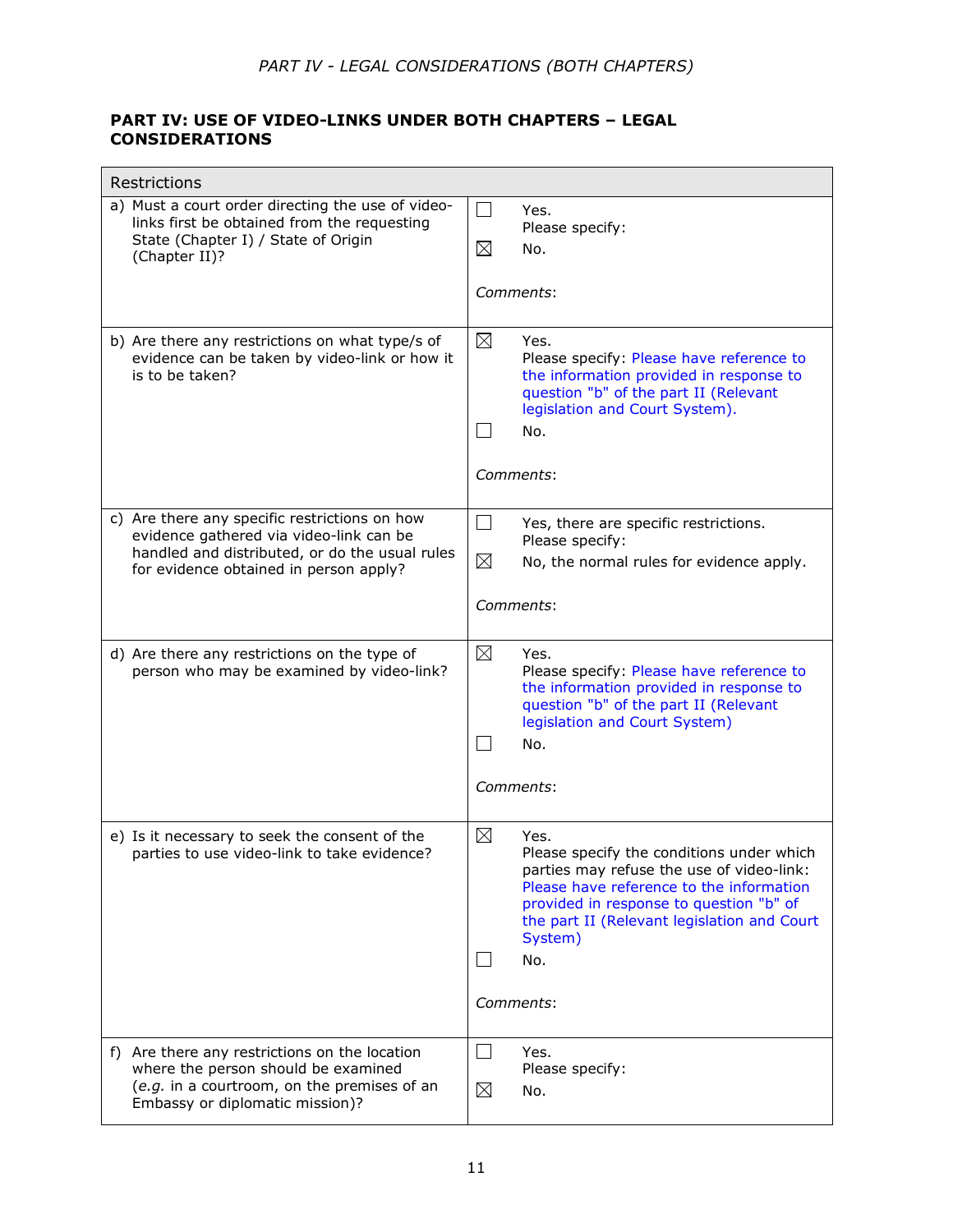# *PART IV - LEGAL CONSIDERATIONS (BOTH CHAPTERS)*

|--|--|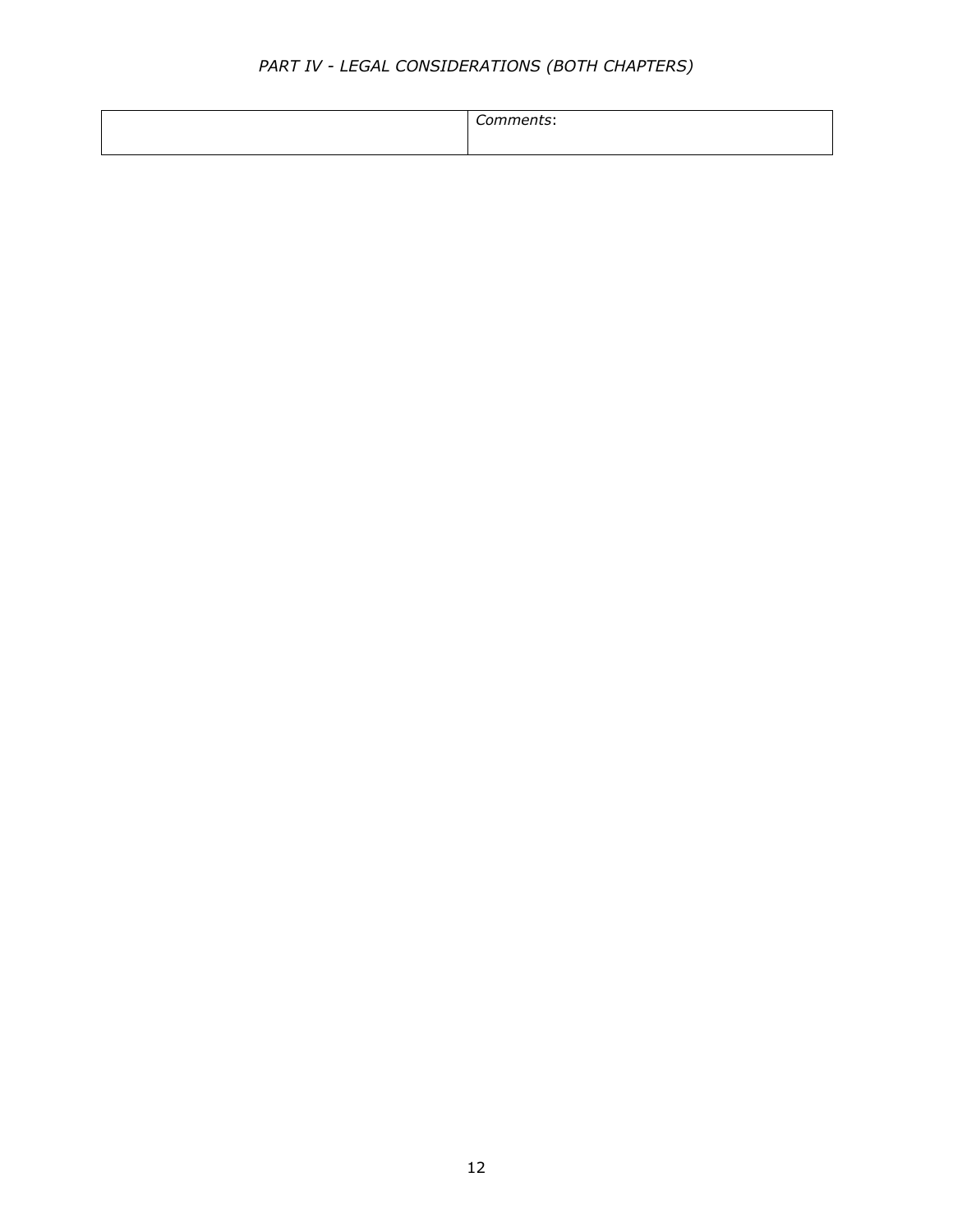| g) Can a witness / expert be compelled to use<br>video-links to give evidence?                                                                                                                                                                                                                                                                                                                                                                                | ⊠<br>Yes.<br>If so, please specify what coercive<br>measures may be used: Pursuant to part<br>6 of Article 43 of the Civil Procedure Code,<br>giving false testimony or refusing to give<br>testimony by a witness shall entail liability<br>envisaged by the Criminal Code of the<br>Republic of Armenia. Part 2 of this Article<br>also prescribes the list of persons released<br>from the obligation to give testimony.<br>No.<br>L<br>Please explain:                                                                                                                                                                                                                                                                                                                                                                                                                                                                                                                                                                                                                                                                                                                                                                                                                             |
|---------------------------------------------------------------------------------------------------------------------------------------------------------------------------------------------------------------------------------------------------------------------------------------------------------------------------------------------------------------------------------------------------------------------------------------------------------------|----------------------------------------------------------------------------------------------------------------------------------------------------------------------------------------------------------------------------------------------------------------------------------------------------------------------------------------------------------------------------------------------------------------------------------------------------------------------------------------------------------------------------------------------------------------------------------------------------------------------------------------------------------------------------------------------------------------------------------------------------------------------------------------------------------------------------------------------------------------------------------------------------------------------------------------------------------------------------------------------------------------------------------------------------------------------------------------------------------------------------------------------------------------------------------------------------------------------------------------------------------------------------------------|
|                                                                                                                                                                                                                                                                                                                                                                                                                                                               | Comments:                                                                                                                                                                                                                                                                                                                                                                                                                                                                                                                                                                                                                                                                                                                                                                                                                                                                                                                                                                                                                                                                                                                                                                                                                                                                              |
| h) Please briefly outline the procedure/s, under<br>Chapter I and Chapter II, for actually<br>notifying or summoning the witness / expert<br>to give evidence by video-link, including any<br>references to relevant laws, regulations or<br>practice.<br>Please also include, where applicable, the<br>differences between notifying or summoning<br>a willing witness / expert and notifying or<br>summoning a witness / expert that is to be<br>compelled. | Chapter I: Pursuant to Article 94 of the Civil<br><b>Procedure Code:</b><br>"1.<br>The participants of proceedings shall be<br>notified on the time and venue of the<br>court sitting by means of a subpoena,<br>unless other procedure is prescribed by<br>this Code.<br>The subpoena shall contain:<br>2.<br>(1)<br>name of the court;<br>(2)<br>name of the person summoned to court;<br>(3)<br>indication of the stage of the case and<br>proceedings whereon the person is<br>notified;<br>(4)<br>indication of venue and time for appearing<br>at the court sitting;<br>(5)<br>indication of the procedural status of the<br>person;<br>(6)<br>indication of consequences of failure to<br>appear at the court or to inform the court<br>on the reasons for failure to appear;<br>The address and the e-mail of the court<br>(7)<br>examining the case, or information on<br>other means of electronic communication.<br>by which the participant of proceedings<br>may communicate information and submit<br>procedural documents to the court.<br>The court subpoena shall be:<br>4.<br>(1)<br>sent by a registered mail with notification<br>on delivery;<br>handed in person;<br>(2)<br>(3)<br>forwarded through electronic<br>communication."<br>Chapter II: Not applicable |
|                                                                                                                                                                                                                                                                                                                                                                                                                                                               | Comments:                                                                                                                                                                                                                                                                                                                                                                                                                                                                                                                                                                                                                                                                                                                                                                                                                                                                                                                                                                                                                                                                                                                                                                                                                                                                              |
| The law of which State governs the use of<br>i)<br>privileges?                                                                                                                                                                                                                                                                                                                                                                                                | Chapter I:                                                                                                                                                                                                                                                                                                                                                                                                                                                                                                                                                                                                                                                                                                                                                                                                                                                                                                                                                                                                                                                                                                                                                                                                                                                                             |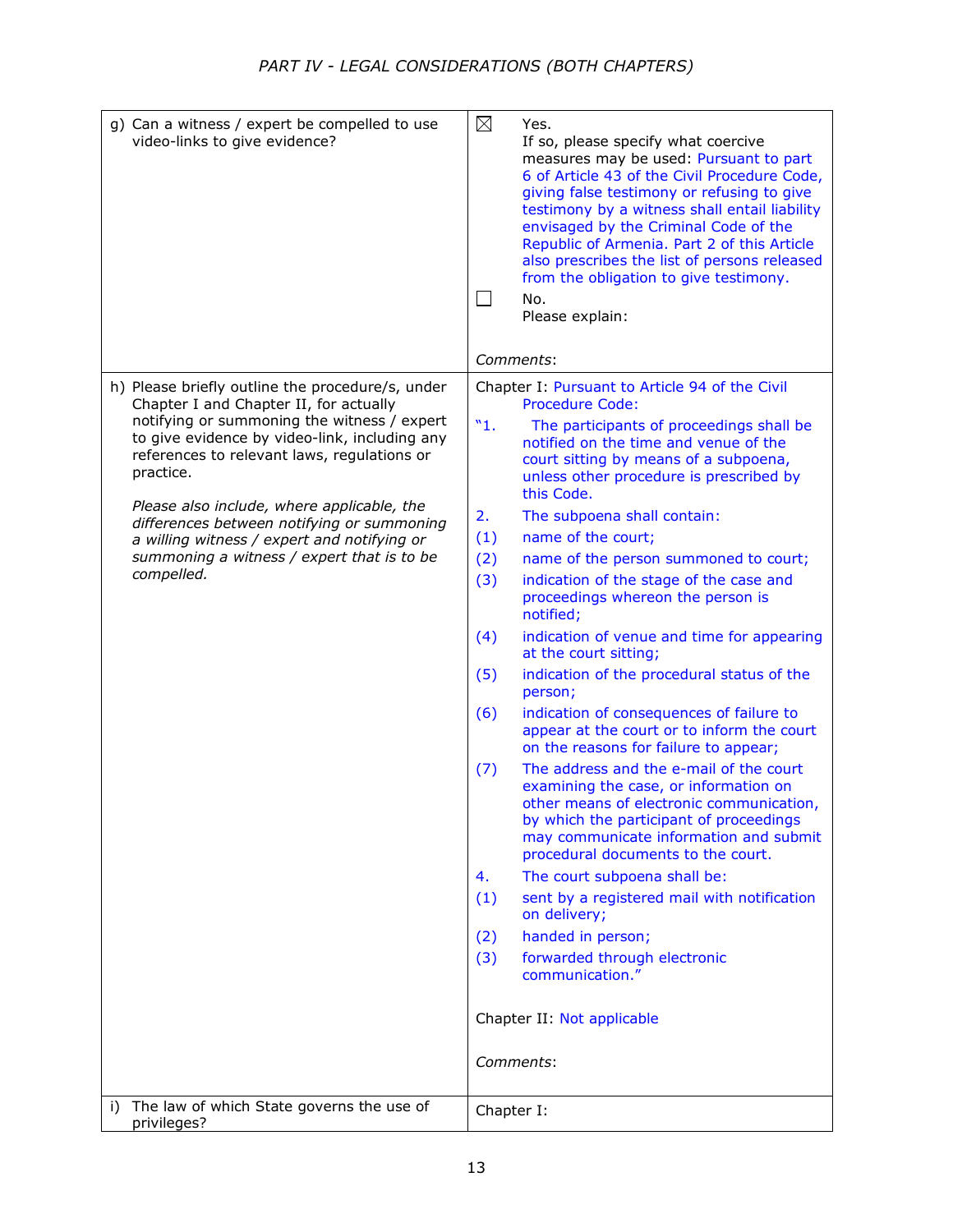# *PART IV - LEGAL CONSIDERATIONS (BOTH CHAPTERS)*

| Please tick all that apply.<br>See Articles 11 and 21(e) of the Convention | $\boxtimes$<br>The law of the Requesting State.<br>$\boxtimes$<br>The law of the Requested State.<br>The law of another State.<br>Please specify: |
|----------------------------------------------------------------------------|---------------------------------------------------------------------------------------------------------------------------------------------------|
|                                                                            | Chapter II:<br>The law of the State of Origin.<br>The law of the State of Execution.<br>The law of another State.<br>Please specify:              |
|                                                                            | Comments:<br>not applicable                                                                                                                       |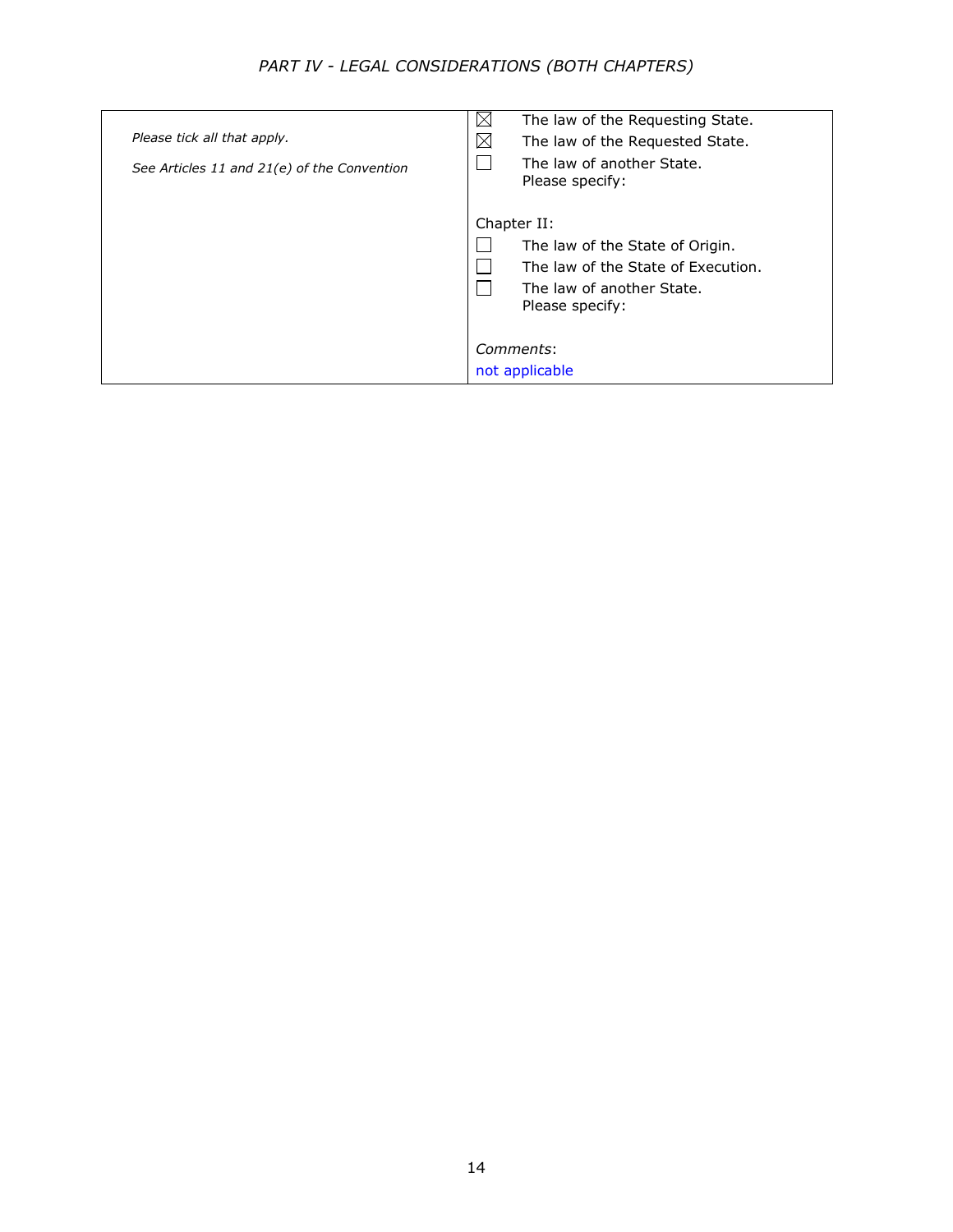## **PART V: USE OF VIDEO-LINKS UNDER CHAPTER I (LETTERS OF REQUEST) – LEGAL CONSIDERATIONS**

| Legal obstacles                                                                                                                                                                                                                                                                                                                                                                            |                                                                                                                                                                                                                                                                                                                                                                                                                                                                                                                                                                                                                                                                                                                                                                                                                 |  |  |
|--------------------------------------------------------------------------------------------------------------------------------------------------------------------------------------------------------------------------------------------------------------------------------------------------------------------------------------------------------------------------------------------|-----------------------------------------------------------------------------------------------------------------------------------------------------------------------------------------------------------------------------------------------------------------------------------------------------------------------------------------------------------------------------------------------------------------------------------------------------------------------------------------------------------------------------------------------------------------------------------------------------------------------------------------------------------------------------------------------------------------------------------------------------------------------------------------------------------------|--|--|
| a) Does Your STATE consider that there are legal<br>obstacles to using video-link to assist in the<br>taking of evidence under Chapter I of the<br>Convention?<br>The Special Commission has noted that the use of<br>video-link and similar technologies is consistent<br>with the current framework of the Convention (see<br>C&R No 55 of the 2009 SC and C&R No 20 of the<br>2014 SC). | $\overline{\phantom{a}}$<br>Yes.<br>Please specify:<br>⊠<br>No.<br>Comments:                                                                                                                                                                                                                                                                                                                                                                                                                                                                                                                                                                                                                                                                                                                                    |  |  |
| Direct and indirect taking of evidence                                                                                                                                                                                                                                                                                                                                                     |                                                                                                                                                                                                                                                                                                                                                                                                                                                                                                                                                                                                                                                                                                                                                                                                                 |  |  |
| b) Under Chapter I of the Convention, does Your<br>STATE allow for the direct taking of evidence<br>by judicial personnel of the requesting State<br>(i.e., the State in which the proceedings are<br>pending)?                                                                                                                                                                            | Yes.<br>⊠<br>No.<br><i>Comments:</i>                                                                                                                                                                                                                                                                                                                                                                                                                                                                                                                                                                                                                                                                                                                                                                            |  |  |
| c) Under which provisions of Chapter I of the<br>Convention is indirect taking of evidence by<br>video-link possible in Your STATE?                                                                                                                                                                                                                                                        | ⊠<br>Art. $9(1)$ - The judicial authority of the<br>requested State obtains evidence (e.g., a<br>witness / expert examination) which is<br>located in a (distant) location within its own<br>State.<br>Art. 9(2) - As a special method or<br>procedure.<br>Please also outline whether any specific<br>conditions must be satisfied:<br>See also questions on presence.<br><i>Comments:</i>                                                                                                                                                                                                                                                                                                                                                                                                                     |  |  |
| Legal safeguards for witness / expert                                                                                                                                                                                                                                                                                                                                                      |                                                                                                                                                                                                                                                                                                                                                                                                                                                                                                                                                                                                                                                                                                                                                                                                                 |  |  |
| d) What are the legal safeguards in place for<br>witnesses / experts in Your STATE when<br>evidence is taken by video-link under<br>Chapter I (e.g. protective measures for the<br>witness / expert, provision of interpretation,<br>right to legal counsel, etc.)?                                                                                                                        | All legal safeguards provided for witnesses and<br>experts shall also be applicable in the<br>case, when they are interrogated through<br>means of telecommunication.<br>Pursuant to part 4 of Article 16 of the Civil<br>Procedure Code: "The court shall, at the<br>expense of the state funds, make<br>available services of an interpreter to the<br>person participating in a case, the expert<br>assigned upon the initiative thereof, a<br>specialist or a witness invited upon the<br>motion thereof, where the relevant person<br>has no command of Armenian and the<br>person participating in the case proves<br>that he or she does not have sufficient<br>means to afford paid translation services."<br>Pursuant to part 1 of Article 73 of the Criminal<br>Procedure Code: "A special protection |  |  |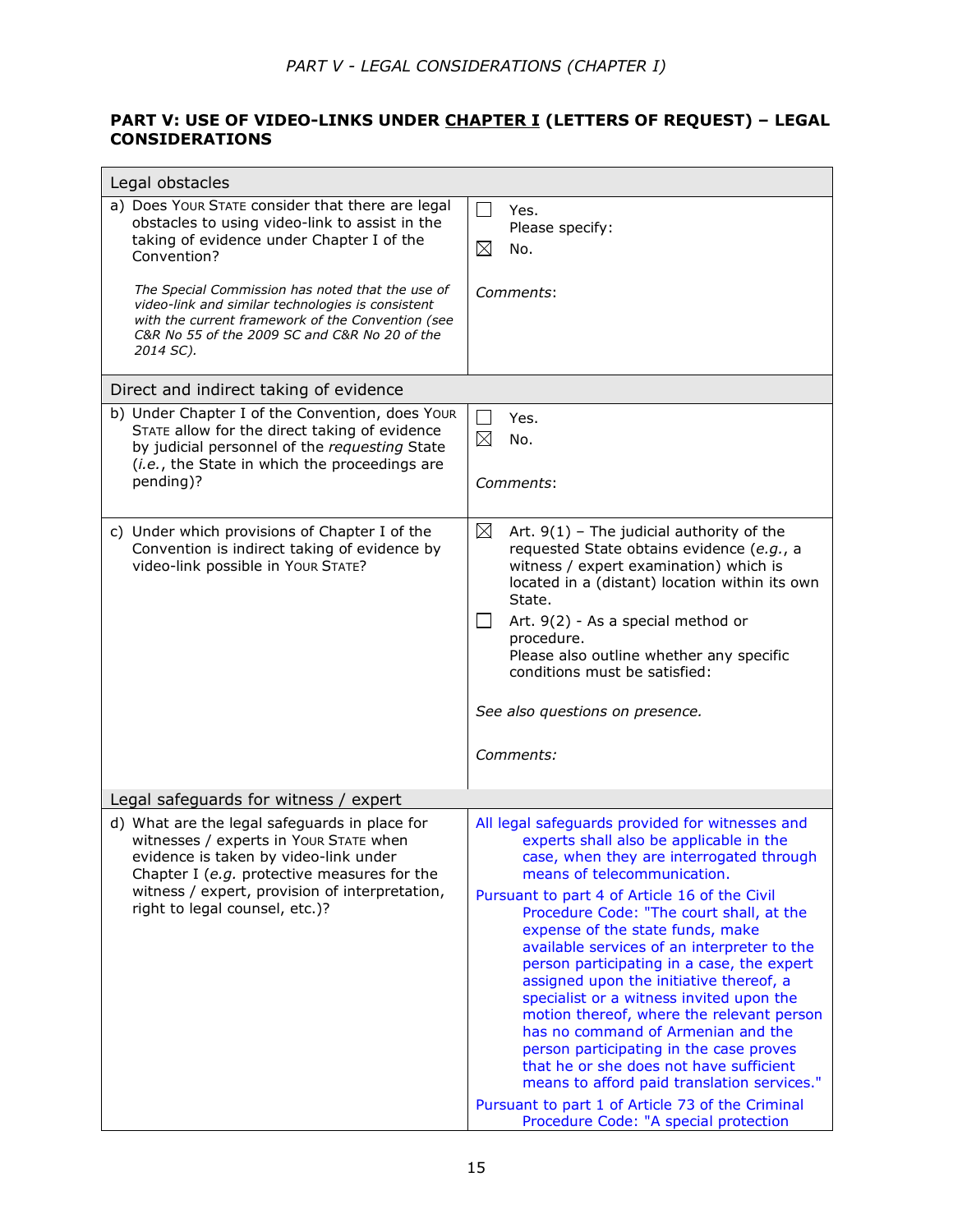|                                                                                                                                                                                                                 | measure shall be applied to the person<br>involved in criminal proceedings, as well<br>as his or her family member or other close<br>person (hereinafter referred to as "the<br>protected person" in this Chapter), where<br>in connection to the proceedings actual<br>threat may be reasonably posed to the<br>life, health or legitimate interests thereof".<br>Pursuant to Article 74 of the same Code: "The<br>special protection measures to be applied<br>during the proceedings shall include:<br>(1)<br>restriction with relation to approaching the<br>protected person or communicating with<br>him or her;<br>(2)<br>securing the identification data of the<br>protected person;<br>(3)<br>safeguarding the protected person, his or<br>her apartment or property;<br>(4)<br>providing individual protection means to<br>the protected person;<br>(5)<br>changing the place of residence of the<br>protected person;<br>(6)<br>substituting identification documents of<br>the protected person or alteration of his or<br>her appearance;<br>(7)<br>changing the place of work, service or<br>education of the protected person;<br>(8)<br>removing him or her from the courtroom<br>or holding an in-camera court sitting;<br>(9)<br>interrogating the protected person in court<br>under a special procedure.<br>2.<br>The special protection measure applied<br>shall be proportional to the nature of<br>threat posed to protected person and<br>possible consequences thereof. Where<br>necessary, more than one special<br>protection measures may be applied to<br>the same person." |
|-----------------------------------------------------------------------------------------------------------------------------------------------------------------------------------------------------------------|-----------------------------------------------------------------------------------------------------------------------------------------------------------------------------------------------------------------------------------------------------------------------------------------------------------------------------------------------------------------------------------------------------------------------------------------------------------------------------------------------------------------------------------------------------------------------------------------------------------------------------------------------------------------------------------------------------------------------------------------------------------------------------------------------------------------------------------------------------------------------------------------------------------------------------------------------------------------------------------------------------------------------------------------------------------------------------------------------------------------------------------------------------------------------------------------------------------------------------------------------------------------------------------------------------------------------------------------------------------------------------------------------------------------------------------------------------------------------------------------------------------------------------------------------------------------------------------------------------------|
| Presence                                                                                                                                                                                                        |                                                                                                                                                                                                                                                                                                                                                                                                                                                                                                                                                                                                                                                                                                                                                                                                                                                                                                                                                                                                                                                                                                                                                                                                                                                                                                                                                                                                                                                                                                                                                                                                           |
| e) Are the rules for the presence of the parties<br>and their representatives when physically in a<br>single location the same for when evidence is<br>taken via video-link?<br>See Article 7 of the Convention | ⊠<br>Yes.<br>If so, please specify if they are allowed to<br>actively participate:<br>They are granted the same rights as the<br>parties who are physically in a single<br>location<br>No.<br>Comments:                                                                                                                                                                                                                                                                                                                                                                                                                                                                                                                                                                                                                                                                                                                                                                                                                                                                                                                                                                                                                                                                                                                                                                                                                                                                                                                                                                                                   |
| f) Under Chapter I of the Convention, does Your<br>STATE allow for the cross-examination of a<br>witness / expert by video-link by the                                                                          | ⊠<br>Yes.<br>No.                                                                                                                                                                                                                                                                                                                                                                                                                                                                                                                                                                                                                                                                                                                                                                                                                                                                                                                                                                                                                                                                                                                                                                                                                                                                                                                                                                                                                                                                                                                                                                                          |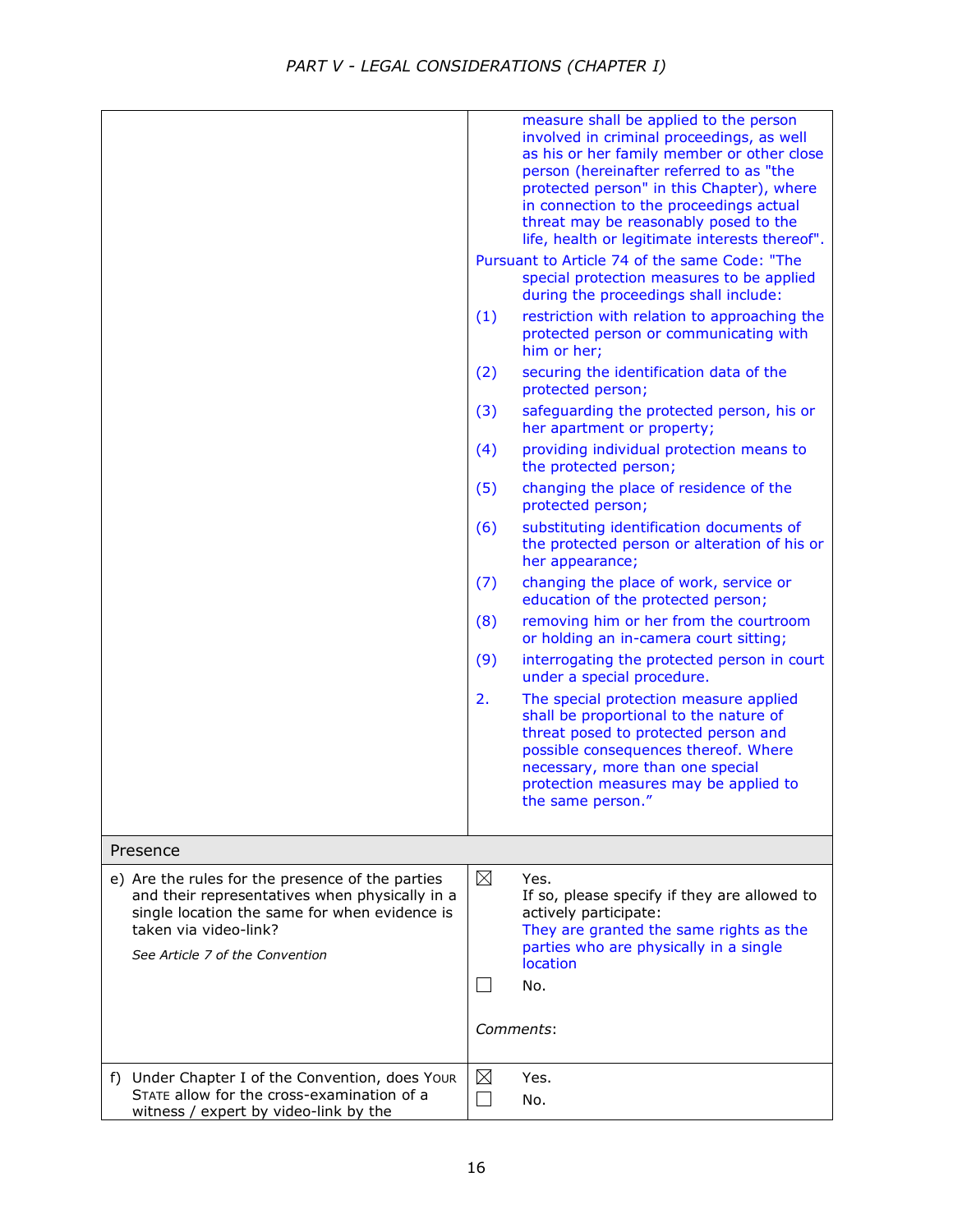| representatives located in the requesting<br>State (i.e., the State in which the proceedings<br>are pending)?                                                                                                               | Comments:<br>They are granted the same rights as the parties<br>who are physically in a single location.<br>Pursuant to part 1 of Article 434 of the Civil<br>Procedure Code: "Performing procedural actions<br>in the territories of foreign states involving<br>requests to the courts of the Republic of<br>Armenia, as well as delivery of subpoenas,<br>decisions, judgements and other documents and<br>carrying out of other activities provided for by<br>this Code, including performing in the territory of<br>the Republic of Armenia by the courts of the<br>Republic of Armenia of procedural actions upon<br>requests of competent courts of foreign states,<br>shall be carried out compliant to international<br>treaties ratified by the Republic of Armenia and<br>in the manner prescribed by this Code". |
|-----------------------------------------------------------------------------------------------------------------------------------------------------------------------------------------------------------------------------|------------------------------------------------------------------------------------------------------------------------------------------------------------------------------------------------------------------------------------------------------------------------------------------------------------------------------------------------------------------------------------------------------------------------------------------------------------------------------------------------------------------------------------------------------------------------------------------------------------------------------------------------------------------------------------------------------------------------------------------------------------------------------------------------------------------------------|
| g) Does Your STATE allow for the presence of the<br>judicial personnel of the requesting State via<br>video-link?<br>See Article 8 of the Convention<br>Please note that a declaration may be made under<br>this provision. | $\boxtimes$<br>Yes.<br>If so, please specify if they are allowed to<br>actively participate:<br>In accordance with Article 8 of the<br>Convention, Republic of Armenia declares<br>that members of the judicial personnel of<br>the requesting authority of another<br>Contracting State may be present at the<br>execution of a Letter of Request only with<br>prior authorization by the competent<br>authorities of the Republic of Armenia;<br>No.<br>Comments:                                                                                                                                                                                                                                                                                                                                                          |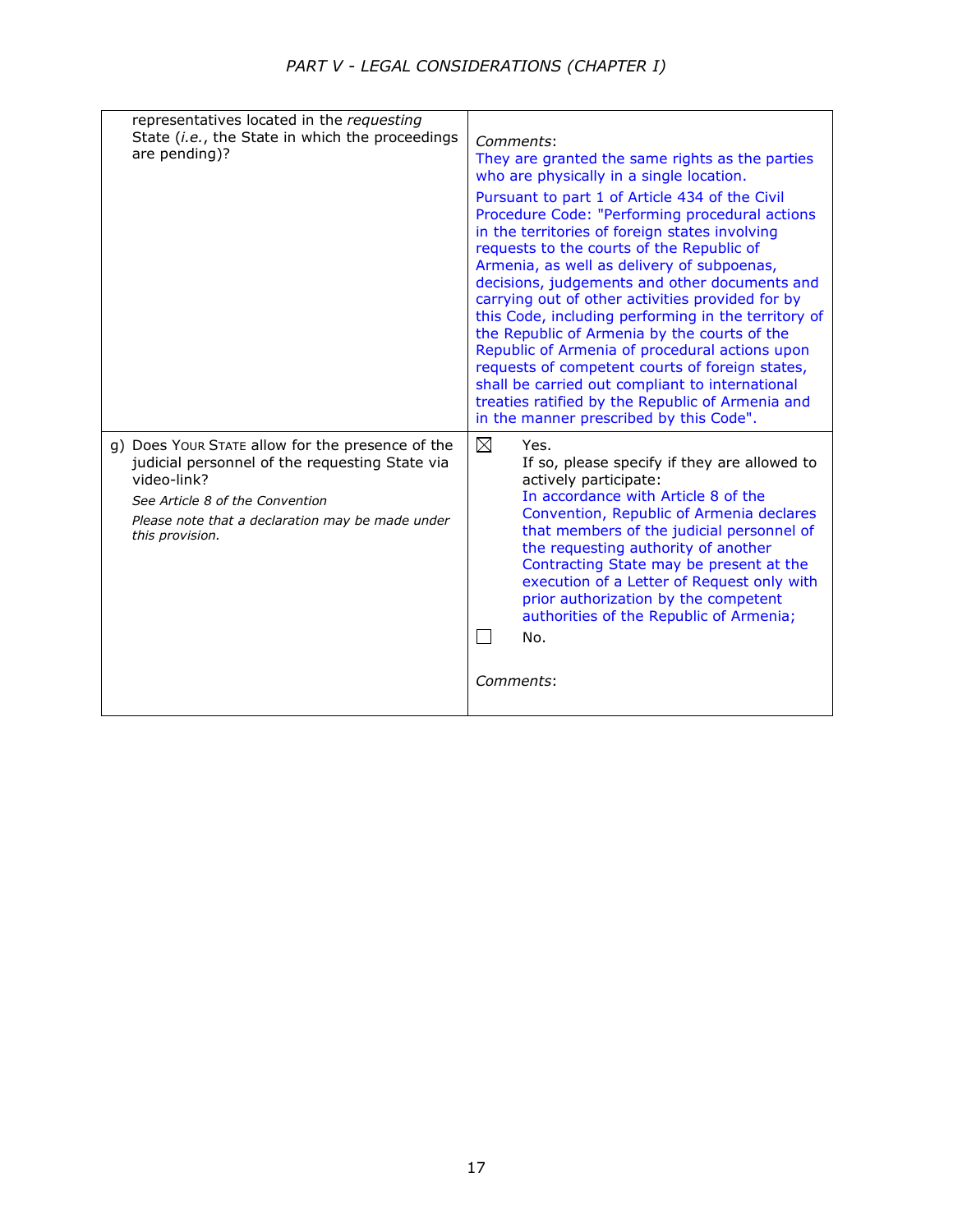### **PART VI: USE OF VIDEO-LINKS UNDER CHAPTER II (BY DIPLOMATIC OFFICERS, CONSULAR AGENTS AND COMMISSIONERS) – LEGAL CONSIDERATIONS**

| The questions in this Part are only for States that have not wholly excluded the<br>application of Chapter II                                                                                                                                                             |                                                                                                                                                                                                                                                                                                                                                                                                                                                                                                                                                                                                                                                                                                                                                                                                                                                                                                                                                                            |
|---------------------------------------------------------------------------------------------------------------------------------------------------------------------------------------------------------------------------------------------------------------------------|----------------------------------------------------------------------------------------------------------------------------------------------------------------------------------------------------------------------------------------------------------------------------------------------------------------------------------------------------------------------------------------------------------------------------------------------------------------------------------------------------------------------------------------------------------------------------------------------------------------------------------------------------------------------------------------------------------------------------------------------------------------------------------------------------------------------------------------------------------------------------------------------------------------------------------------------------------------------------|
| Please note that Chapter II may be subject to a reservation in whole or in part under Article 33.<br>Check the reservations that Your STATE has made under this Chapter in the status table, available on<br>the <b>Evidence Section</b> of the Hague Conference website. |                                                                                                                                                                                                                                                                                                                                                                                                                                                                                                                                                                                                                                                                                                                                                                                                                                                                                                                                                                            |
| Legal obstacles and legal framework                                                                                                                                                                                                                                       |                                                                                                                                                                                                                                                                                                                                                                                                                                                                                                                                                                                                                                                                                                                                                                                                                                                                                                                                                                            |
| a) Does Your STATE consider there to be any<br>legal obstacles to the taking of evidence by<br>video-link under Chapter II of the<br>Convention?                                                                                                                          | $\Box$<br>Yes.<br>Please specify:<br>⊠<br>No.                                                                                                                                                                                                                                                                                                                                                                                                                                                                                                                                                                                                                                                                                                                                                                                                                                                                                                                              |
| The Special Commission has noted that the use of<br>video-link and similar technologies is consistent<br>with the current framework of the Convention<br>(C&R No 55 of the 2009 SC and C&R No 20 of the<br>2014 SC).                                                      | Comments:                                                                                                                                                                                                                                                                                                                                                                                                                                                                                                                                                                                                                                                                                                                                                                                                                                                                                                                                                                  |
| b) Under which provisions of Chapter II of the                                                                                                                                                                                                                            | $\boxtimes$<br>Art. 15                                                                                                                                                                                                                                                                                                                                                                                                                                                                                                                                                                                                                                                                                                                                                                                                                                                                                                                                                     |
| Convention is taking of evidence by video-link<br>possible in Your STATE?                                                                                                                                                                                                 | $\boxtimes$<br>Art. 16                                                                                                                                                                                                                                                                                                                                                                                                                                                                                                                                                                                                                                                                                                                                                                                                                                                                                                                                                     |
|                                                                                                                                                                                                                                                                           | $\boxtimes$<br>Art. 17                                                                                                                                                                                                                                                                                                                                                                                                                                                                                                                                                                                                                                                                                                                                                                                                                                                                                                                                                     |
|                                                                                                                                                                                                                                                                           | Comments:                                                                                                                                                                                                                                                                                                                                                                                                                                                                                                                                                                                                                                                                                                                                                                                                                                                                                                                                                                  |
| c) Is prior permission from Your STATE required<br>when taking evidence under Chapter II of the<br>Convention on the territory of Your STATE?                                                                                                                             | $\boxtimes$<br>Yes.<br>Please outline the procedure for seeking<br>such permission, including any specific<br>conditions that must be satisfied:<br>In accordance with Articles 16 and 17 of<br>the Convention, Republic of Armenia<br>declares that a diplomatic officer or<br>consular agent and a person duly<br>appointed as a commissioner may take<br>the evidence in the territory of the<br>Republic of Armenia without compulsion<br>with prior permission by the competent<br>authorities and on the conditions which<br>competent authority has specified;<br>In accordance with Article 18 of the Convention<br>the Republic of Armenia declares that a<br>diplomatic officer or consular agent and<br>commissioner authorized to take evidence<br>under Articles 15, 16 or 17 may apply to<br>the competent authority of the Republic of<br>Armenia for appropriate assistance to<br>obtain testimony by compulsion;<br>$\vert \ \ \vert$<br>No.<br>Comments: |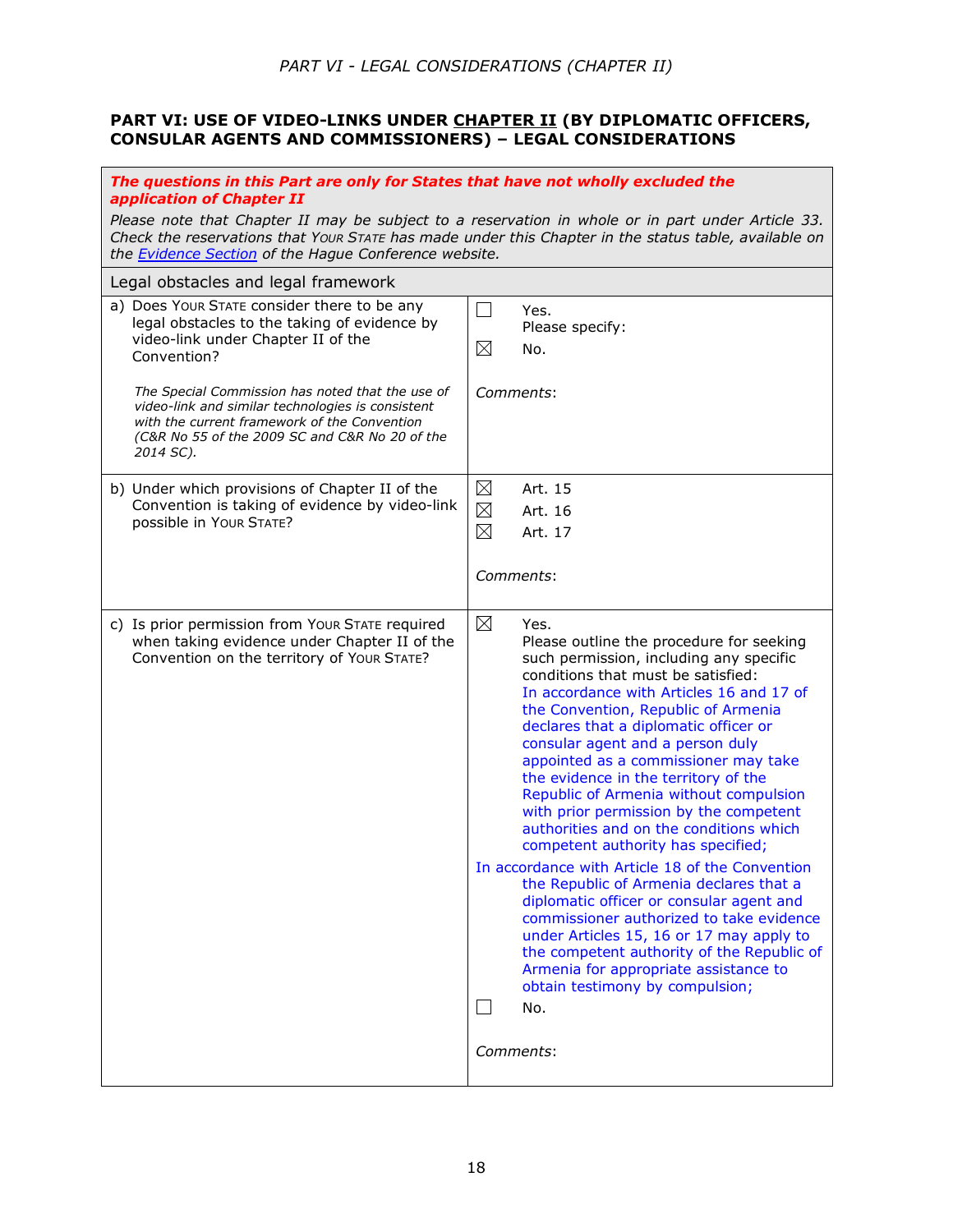| d) Please indicate who administers the oath or<br>affirmation and how perjury and contempt<br>are dealt with when evidence is taken under<br>Chapter II of the Convention on the territory<br>OF YOUR STATE.                                                                                                                                                                                               | Administration of the oath or affirmation:<br>Dealing with perjury and contempt:<br>the normal rules for evidence apply |
|------------------------------------------------------------------------------------------------------------------------------------------------------------------------------------------------------------------------------------------------------------------------------------------------------------------------------------------------------------------------------------------------------------|-------------------------------------------------------------------------------------------------------------------------|
| Direct and indirect taking of evidence                                                                                                                                                                                                                                                                                                                                                                     |                                                                                                                         |
| e) Diplomatic and consular agents are usually<br>located in the State where the<br>witness / expert resides. It may be, however,<br>that a witness / expert is located in a<br>neighbouring country or in a place distant<br>from the Embassy or Consulate. In these<br>circumstances, does Your STATE consider it<br>possible to use video-link to obtain evidence<br>under Chapter II of the Convention? | Yes.<br>Please specify:<br>No.<br>Comments:                                                                             |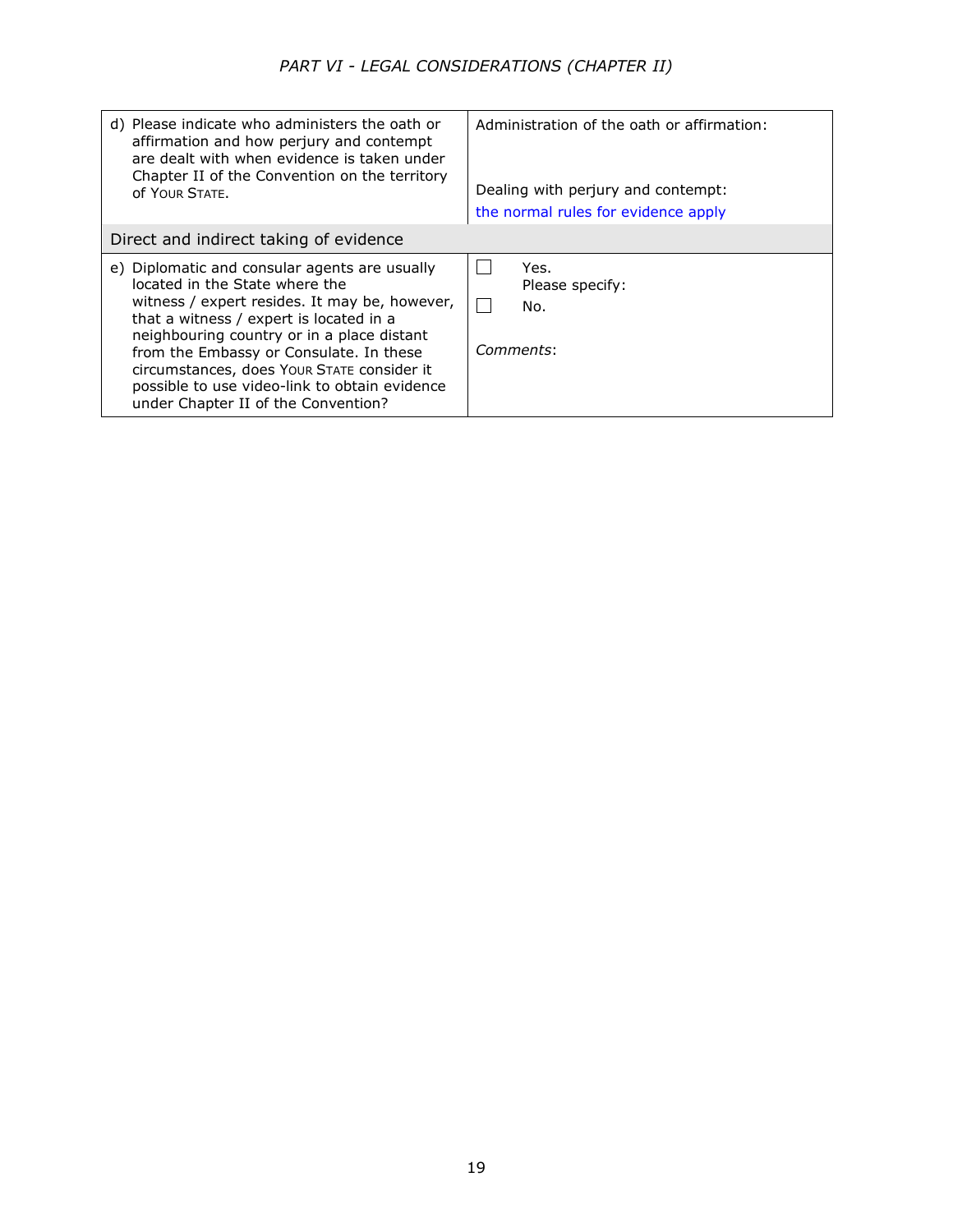# *PART VI - LEGAL CONSIDERATIONS (CHAPTER II)*

| Legal safeguards for witness / expert                                                                                                                                                                                                                                |                                                                                                                                                                                                                       |
|----------------------------------------------------------------------------------------------------------------------------------------------------------------------------------------------------------------------------------------------------------------------|-----------------------------------------------------------------------------------------------------------------------------------------------------------------------------------------------------------------------|
| f) What are the legal safeguards in place for<br>witnesses / experts in Your STATE when<br>evidence is taken by video-link under<br>Chapter II (e.g. protective measures for the<br>witness / expert, provision of interpretation,<br>right to legal counsel, etc.)? | Please have reference to the information<br>provided in response to question "d" of<br>the part V (USE OF VIDEO-LINKS UNDER<br>CHAPTER I (LETTERS OF REQUEST) -<br><b>LEGAL CONSIDERATIONS)</b>                       |
| Presence                                                                                                                                                                                                                                                             |                                                                                                                                                                                                                       |
| g) Under the law of Your STATE, who may be<br>present via video-link when evidence is taken<br>by diplomatic and consular agents?<br>Please tick all that apply.                                                                                                     | $\overline{\phantom{a}}$<br>The parties.<br>$\Box$<br>The parties' representatives.<br>$\mathcal{L}_{\mathcal{A}}$<br>Judicial personnel.<br>$\Box$<br>Someone else.<br>Please specify:                               |
|                                                                                                                                                                                                                                                                      | Comments:                                                                                                                                                                                                             |
| h) Under the law of Your STATE, who may be<br>present via video-link when evidence is taken<br>by commissioners?<br>Please tick all that apply.                                                                                                                      | $\Box$<br>The parties.<br>$\Box$<br>The parties' representatives.<br>$\Box$<br>Judicial personnel.<br>$\Box$<br>Someone else.<br>Please specify:                                                                      |
|                                                                                                                                                                                                                                                                      |                                                                                                                                                                                                                       |
|                                                                                                                                                                                                                                                                      | Comments:                                                                                                                                                                                                             |
| Applicable law                                                                                                                                                                                                                                                       |                                                                                                                                                                                                                       |
| i) The law of which State governs the<br>administration of an oath or affirmation when<br>evidence is taken by video-link under<br>Chapter II?                                                                                                                       | ⊔<br>The law of the State of Origin<br>$\Box$<br>The law of the State of Execution<br>$\Box$<br>It depends on whether evidence is taken<br>by a consular or diplomatic agent or a<br>commissioner.<br>Please specify: |
|                                                                                                                                                                                                                                                                      | Comments:                                                                                                                                                                                                             |
| j) The law of which State governs perjury and<br>contempt when evidence is taken by video-<br>link under Chapter II?                                                                                                                                                 | $\Box$<br>The law of the State of Origin<br>The law of the State of Execution<br>$\Box$<br>It depends on whether evidence is taken<br>by a consular or diplomatic agent or a<br>commissioner.<br>Please specify:      |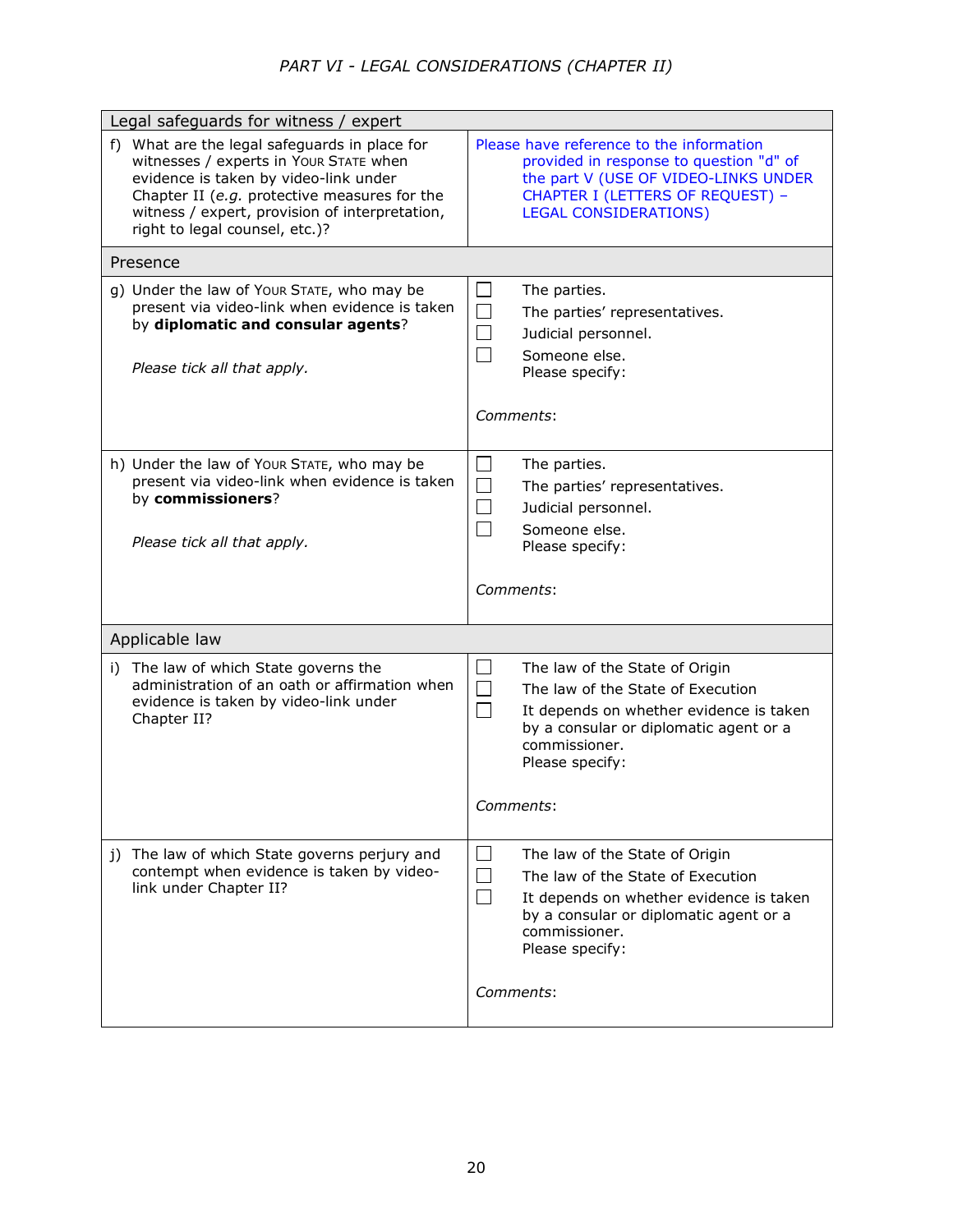# **PART VII PRACTICAL CONSIDERATIONS**

| <b>COMMON TO BOTH CHAPTERS</b>                                                                                                                                                                      |                                                                                                                                                                                                                                                                                                                                                                                                                                                                                                                                                                                                                                               |
|-----------------------------------------------------------------------------------------------------------------------------------------------------------------------------------------------------|-----------------------------------------------------------------------------------------------------------------------------------------------------------------------------------------------------------------------------------------------------------------------------------------------------------------------------------------------------------------------------------------------------------------------------------------------------------------------------------------------------------------------------------------------------------------------------------------------------------------------------------------------|
| <b>Notice</b>                                                                                                                                                                                       |                                                                                                                                                                                                                                                                                                                                                                                                                                                                                                                                                                                                                                               |
| a) What does Your STATE consider to be the<br>minimum amount of time required between<br>the request and the actual hearing in order to<br>make the arrangements to take evidence by<br>video-link? | Chapter I: There is no such limitation provided<br>by Armenian legislation. The time depends<br>on the complexity of the request,<br>including the possibility to communicate<br>with the relevant persons.<br>Chapter II:                                                                                                                                                                                                                                                                                                                                                                                                                    |
| Interpretation services                                                                                                                                                                             |                                                                                                                                                                                                                                                                                                                                                                                                                                                                                                                                                                                                                                               |
| b) Who is responsible, under Chapter I and<br>Chapter II, for the use of interpretation<br>services and who arranges these services in<br>YOUR STATE when video-link is used?                       | Chapter I: According to Article 16 of the Civil<br>Procedure Code:<br>3. Persons participating in the case have the<br>right to appear in court in the language of<br>their choice if they provide an Armenian<br>translation.<br>4. The court provides the person participating in<br>the case, the expert appointed on their<br>initiative, the specialist summoned by<br>them, or the witness with the services of<br>an interpreter at the state's expense funds<br>if the relevant person does not speak<br>Armenian and if the person participating<br>in the case proves that they do not have<br>enough means to pay for translation. |
|                                                                                                                                                                                                     | Chapter II:                                                                                                                                                                                                                                                                                                                                                                                                                                                                                                                                                                                                                                   |
| c) Are professional accredited interpreters<br>required in Your STATE, and where can<br>relevant contact details be found?                                                                          | ⊠<br>Yes.<br>Please specify: When the interpreter is<br>involved at the state's expense, he is<br>selected from the list of qualified<br>interpreters posted on the official website<br>of the Ministry of Justice of the Republic of<br>Armenia.<br>No.<br>Comments:                                                                                                                                                                                                                                                                                                                                                                         |
| d) Under the law of Your STATE, is interpretation<br>to be simultaneous or consecutive when a<br>witness / expert is examined via video-link?                                                       | Simultaneous interpretation is not mandatory<br>under the Georgian legislation.                                                                                                                                                                                                                                                                                                                                                                                                                                                                                                                                                               |
| e) Where may the interpreter be located when a<br>witness / expert is examined via video-link?<br>Please check all that apply.                                                                      | $\boxtimes$<br>In the room with the witness / expert.<br>$\boxtimes$<br>In the room with those conducting the<br>examination.<br>$\Box$<br>Elsewhere in the requesting State<br>(Chapter I) / State of Origin (Chapter II).<br>$\vert \ \ \vert$<br>Elsewhere in the requested State<br>(Chapter I) / State of Execution<br>(Chapter II).                                                                                                                                                                                                                                                                                                     |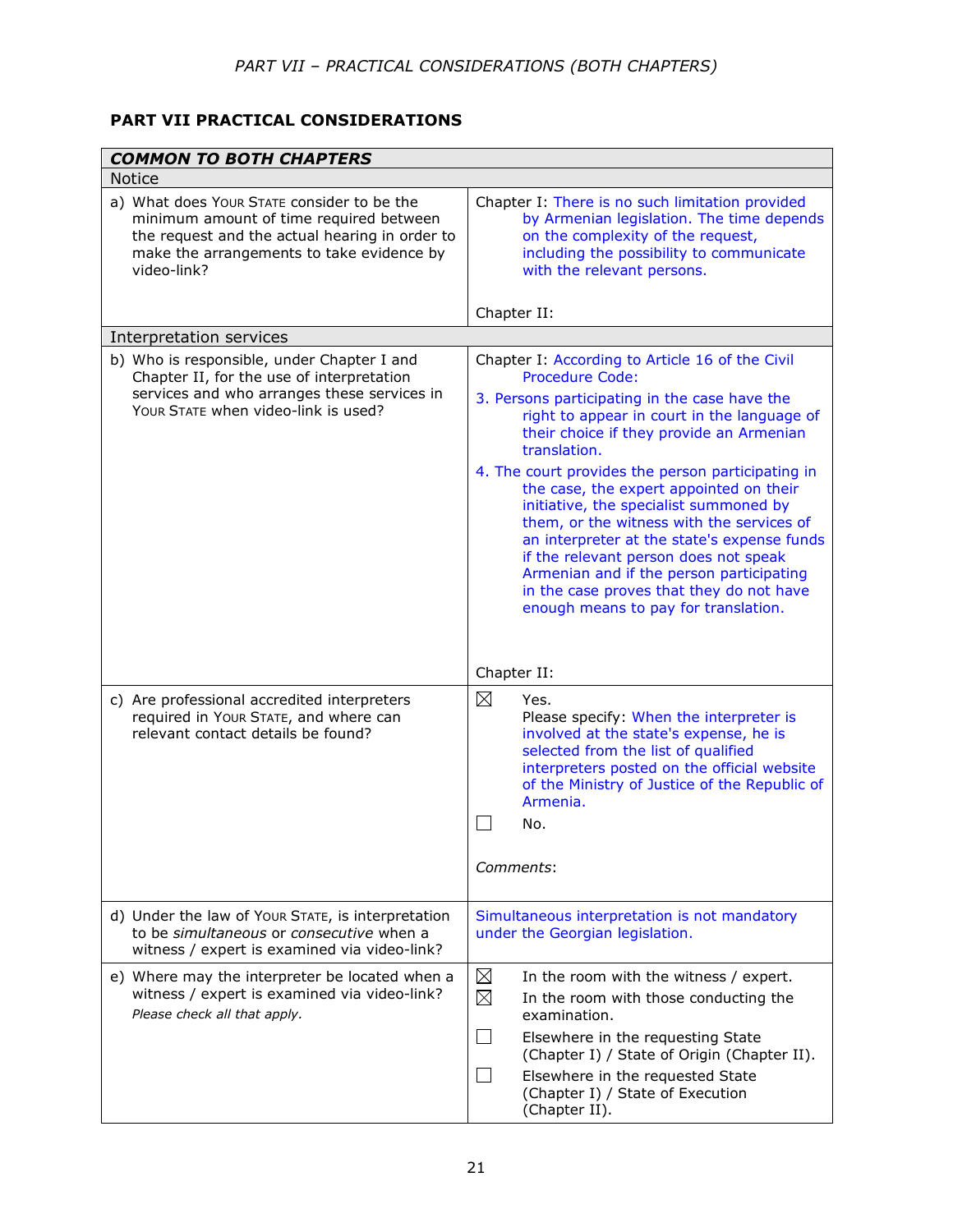|                                                                                                | In a third State.                                                                                                                                                                            |
|------------------------------------------------------------------------------------------------|----------------------------------------------------------------------------------------------------------------------------------------------------------------------------------------------|
|                                                                                                | Other.                                                                                                                                                                                       |
|                                                                                                | Please specify:                                                                                                                                                                              |
|                                                                                                |                                                                                                                                                                                              |
|                                                                                                | Comments:                                                                                                                                                                                    |
|                                                                                                |                                                                                                                                                                                              |
| Reporting and recording                                                                        |                                                                                                                                                                                              |
| f) Is a written report of the video-link hearing or<br>testimony prepared?                     | ⊠<br>Yes.<br>Please specify by whom:                                                                                                                                                         |
|                                                                                                | Please also outline the specific rules or<br>regulations, if any, that are applicable to                                                                                                     |
|                                                                                                | the handling/storage/distribution of the<br>report: If there is an installed unique<br>computer recording system in the<br>courtroom, the protocol shall be kept                             |
|                                                                                                | through simultaneous computer and audio<br>recording. The summary is the notes on<br>the actions taken in the courtroom                                                                      |
|                                                                                                | No.<br>$\sim$                                                                                                                                                                                |
|                                                                                                |                                                                                                                                                                                              |
|                                                                                                | Comments:                                                                                                                                                                                    |
|                                                                                                |                                                                                                                                                                                              |
| g) Are facilities and equipment made available in<br>order to record the hearing or testimony? | $\boxtimes$<br>Yes, with audio and video.                                                                                                                                                    |
|                                                                                                | $\overline{\phantom{a}}$<br>Yes, only with video.                                                                                                                                            |
|                                                                                                | Yes, only with audio.                                                                                                                                                                        |
|                                                                                                | No, but the recording of<br>hearings/testimonies is permitted.                                                                                                                               |
|                                                                                                | If a recording is produced, please also<br>outline the specific rules or regulations, if<br>any, that are applicable to the<br>handling/storage/distribution of the<br>recording:            |
|                                                                                                | No, because the recording of<br>ᆸ<br>hearings/testimonies is not permitted<br>under internal law.                                                                                            |
|                                                                                                | Comments:                                                                                                                                                                                    |
| Documents and exhibits                                                                         |                                                                                                                                                                                              |
| h) What arrangements are to be made for                                                        | In case the witness refuses to give a referred                                                                                                                                               |
| showing or referring to documents or exhibits<br>when taking evidence by video-link?           | document or an exhibit which needs to be<br>physically presented, a separate Letter of<br>Request should be issued on taking that<br>evidence (document or exhibit) under the<br>Convention. |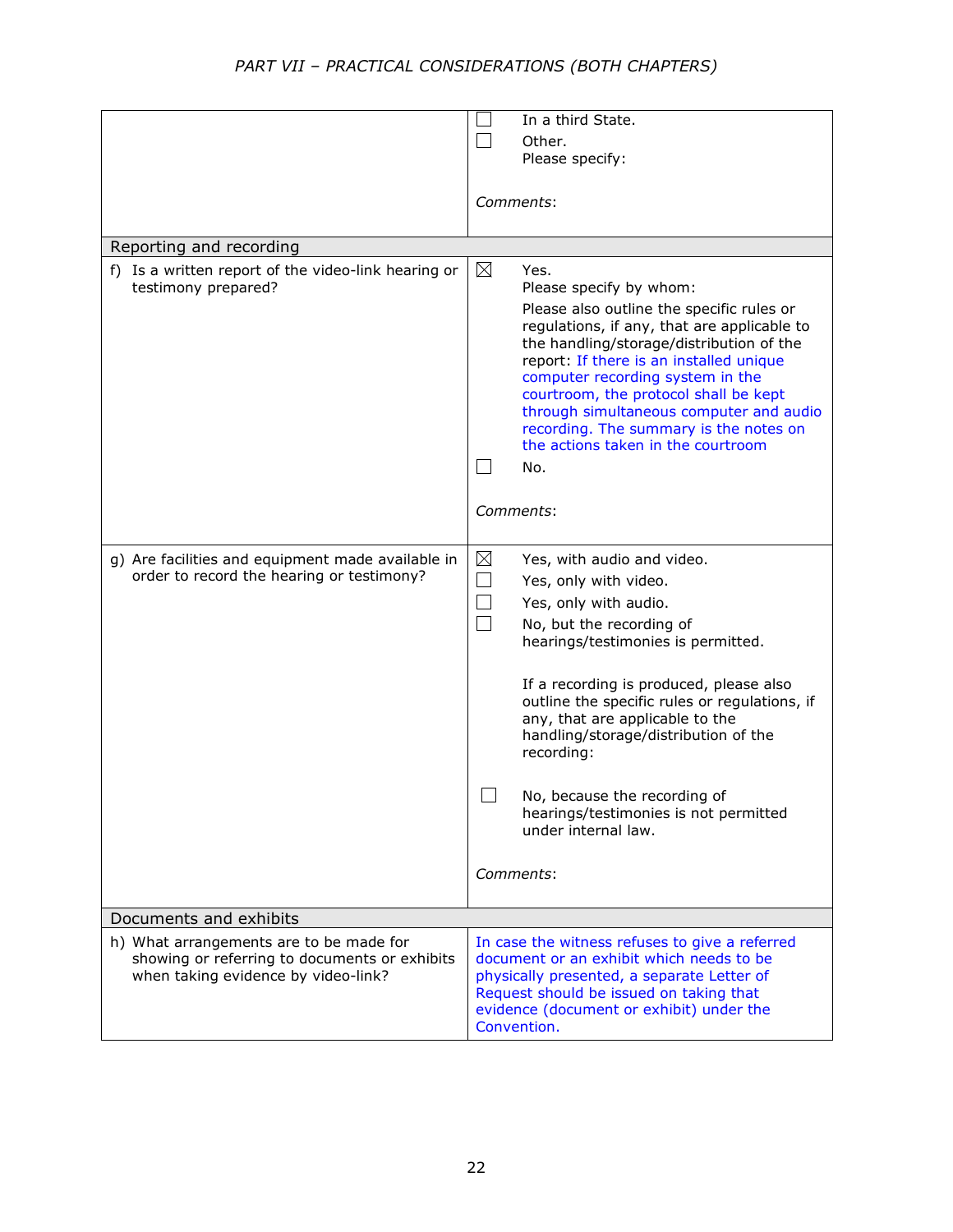| PRACTICAL CONSIDERATIONS UNDER CHAPTER I                                                                                                                                                                                                                                                                                  |                                                                                                                                                                                         |
|---------------------------------------------------------------------------------------------------------------------------------------------------------------------------------------------------------------------------------------------------------------------------------------------------------------------------|-----------------------------------------------------------------------------------------------------------------------------------------------------------------------------------------|
| Practical obstacles                                                                                                                                                                                                                                                                                                       |                                                                                                                                                                                         |
| i) Does Your STATE consider that there are<br>practical obstacles to using video-link to<br>assist in the taking of evidence under<br>Chapter I of the Convention?                                                                                                                                                        | $\blacksquare$<br>Yes.<br>Please specify:<br>$\boxtimes$<br>No.<br><i>Comments:</i>                                                                                                     |
| Identification of all relevant actors                                                                                                                                                                                                                                                                                     |                                                                                                                                                                                         |
| j) What is the procedure for verifying the<br>identity of the parties, the witness / expert,<br>and all relevant actors in Your STATE when<br>video-link is used under Chapter I?                                                                                                                                         | No unique procedure of verification is proscribed<br>by Armenian legislation. The general rules apply.                                                                                  |
| <b>Standard Forms</b>                                                                                                                                                                                                                                                                                                     |                                                                                                                                                                                         |
| k) Do the authorities of Your STATE use a<br>standardised request form under Chapter I<br>that makes specific reference to the use of<br>video-links?<br>The use of the Model Form of the Evidence<br>Convention is recommended when taking evidence<br>under Chapter I.                                                  | $\vert \ \ \vert$<br>Yes.<br>Please specify:<br>$\vert \ \ \vert$<br>The standardised form used makes no<br>reference to video-link.<br>$\blacksquare$<br>No standardised form is used. |
| While the Model Form has no explicit reference to<br>the use of video-link, a request to this effect may<br>be included in item 13 of the Form.                                                                                                                                                                           | Comments:                                                                                                                                                                               |
| I) Does Your STATE require the inclusion of any<br>particular practical or technical information<br>from the requesting State in the request in<br>order to conduct / arrange a witness / expert<br>examination by video-link under Chapter I?<br>(e.g. contact details for IT support, technical<br>specifications, etc) | $\Box$<br>Yes.<br>Please specify:<br>$\blacksquare$<br>No.<br><i>Comments:</i>                                                                                                          |
| Costs                                                                                                                                                                                                                                                                                                                     |                                                                                                                                                                                         |
| m) Are there any costs associated with the taking<br>of evidence via video-link under Chapter I in<br>YOUR STATE?                                                                                                                                                                                                         | $\perp$<br>Yes.<br>Please provide an approximate estimate of<br>these costs and / or specify the criteria<br>used to determine these costs:<br>No.                                      |
|                                                                                                                                                                                                                                                                                                                           | Comments:                                                                                                                                                                               |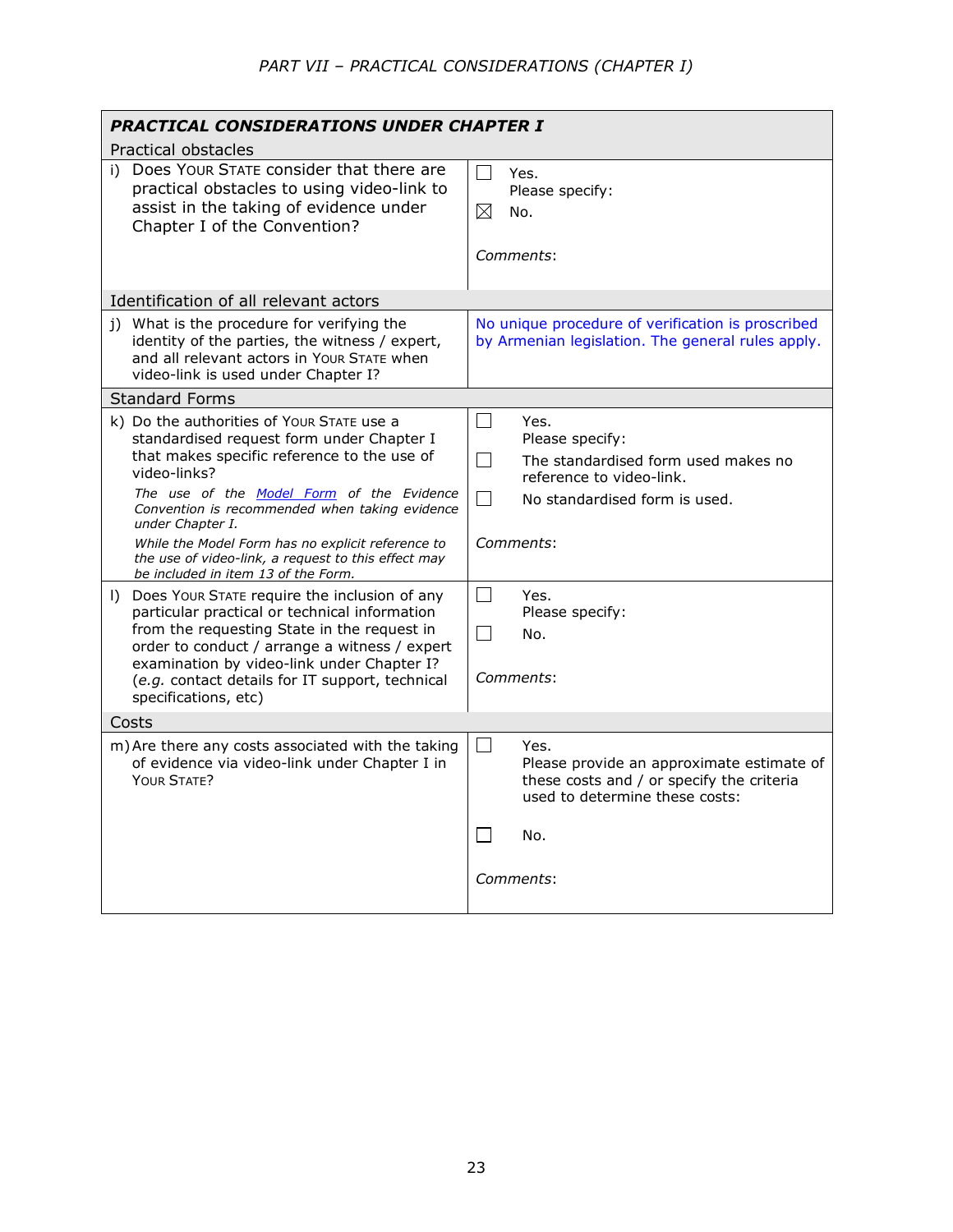| n) Who is responsible for bearing the costs<br>occasioned by the use of video-link under<br>Chapter I in Your STATE?<br>See Art. 14(2) of the Evidence Convention | The moving party (requesting the use of<br>video-link).<br>The requesting authority (in the<br>requesting State).<br>The requested authority (in the requested<br>State).<br>Other.<br>Please specify:<br>Comments: |
|-------------------------------------------------------------------------------------------------------------------------------------------------------------------|---------------------------------------------------------------------------------------------------------------------------------------------------------------------------------------------------------------------|
| o) How are these costs generally expected to be<br>paid and/or reimbursed?                                                                                        | Payment in cash<br>Payment by (credit) card<br>Electronic/wire transfer<br>Other.<br>Please specify:<br>Comments:                                                                                                   |
| p) Who pays for the interpretation services<br>under Chapter I in Your STATE when video-link<br>is used and how are these costs to be paid<br>and/or reimbursed?  |                                                                                                                                                                                                                     |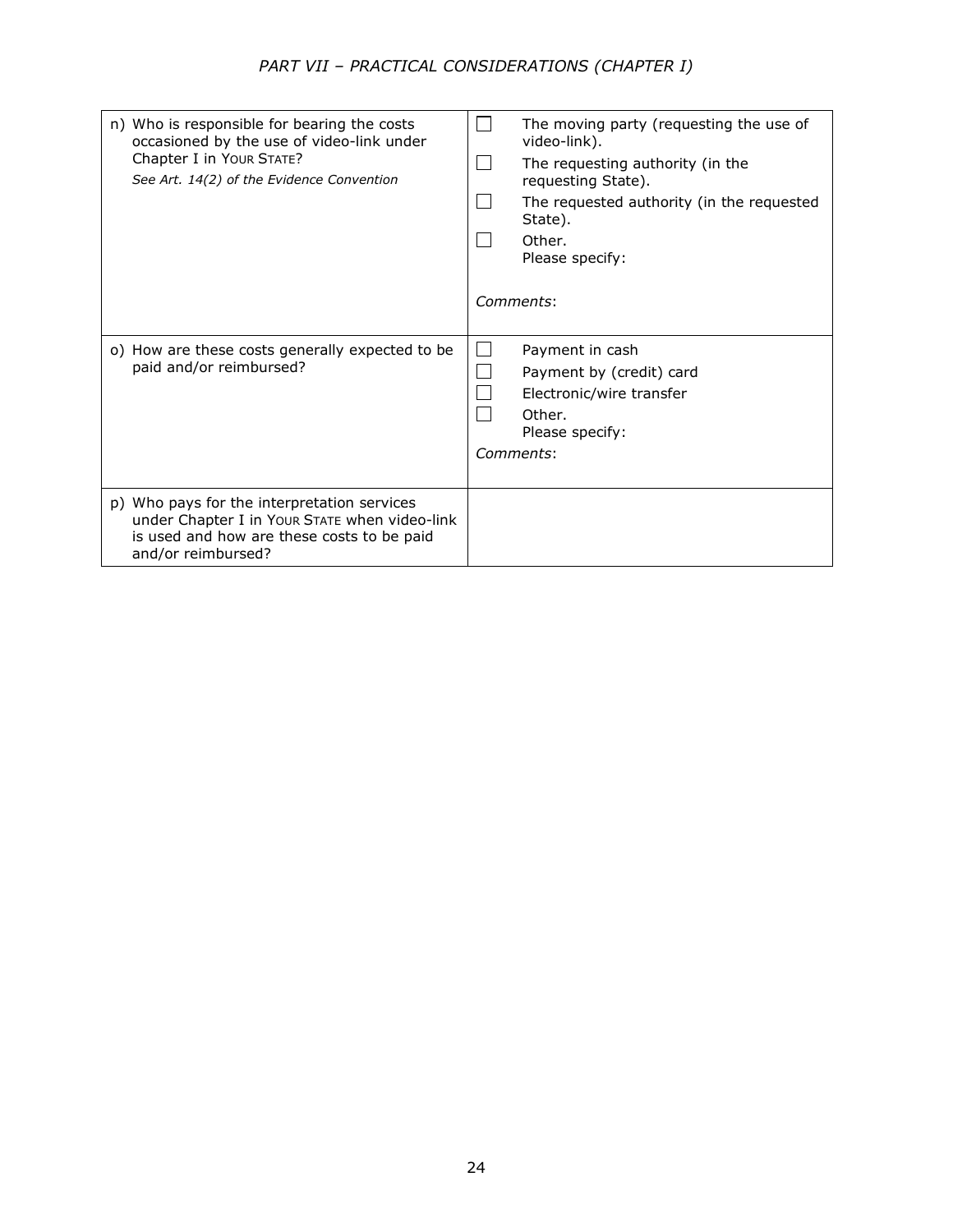| <b>PRACTICAL CONSIDERATIONS UNDER CHAPTER II</b>                                                                                                                                                                                                                                                                                                                                                            |                                                                                                                                                                               |
|-------------------------------------------------------------------------------------------------------------------------------------------------------------------------------------------------------------------------------------------------------------------------------------------------------------------------------------------------------------------------------------------------------------|-------------------------------------------------------------------------------------------------------------------------------------------------------------------------------|
| Only for States that have not excluded in whole the application of Chapter II                                                                                                                                                                                                                                                                                                                               |                                                                                                                                                                               |
| Practical obstacles                                                                                                                                                                                                                                                                                                                                                                                         |                                                                                                                                                                               |
| q) Does Your STATE consider that there are<br>practical obstacles to using video-link to<br>assist in the taking of evidence under<br>Chapter II of the Convention?                                                                                                                                                                                                                                         | Yes.<br>Please specify:<br>No.                                                                                                                                                |
|                                                                                                                                                                                                                                                                                                                                                                                                             | Comments:                                                                                                                                                                     |
| Identification of all relevant actors                                                                                                                                                                                                                                                                                                                                                                       |                                                                                                                                                                               |
| r) What is the procedure for verifying the<br>identity of the parties, the witness / expert,<br>and all relevant actors in Your STATE when<br>video-link is used under Chapter II?                                                                                                                                                                                                                          |                                                                                                                                                                               |
| <b>Standard Forms</b>                                                                                                                                                                                                                                                                                                                                                                                       |                                                                                                                                                                               |
| s) Do the authorities of Your STATE use a<br>standardised request form under Chapter II<br>that makes specific reference to the use of<br>video-links?<br>Although the use of the Model Form of the<br>Evidence Convention is recommended when taking<br>evidence under Chapter I, it may also be used,<br>with the necessary amendments when applying for<br>permission to take evidence under Chapter II. | $\sim$<br>Yes.<br>Please specify:<br>$\mathcal{L}$<br>The standardised form used makes no<br>reference to video-link.<br>$\Box$<br>No standardised form is used.<br>Comments: |
| While the Model Form has no explicit reference to<br>the use of video-link, a request to this effect may<br>be included in item 13 of the Form.                                                                                                                                                                                                                                                             |                                                                                                                                                                               |
| Assistance and facilities                                                                                                                                                                                                                                                                                                                                                                                   |                                                                                                                                                                               |
| t) Are the Embassies and Consulates of Your<br>STATE (acting as the State of Execution) able<br>to assist applicants in arranging a video-link?                                                                                                                                                                                                                                                             | $\vert \ \ \vert$<br>Yes.<br>Please specify how, e.g., via a booking<br>system:<br>No. Please specify who else would assist, if<br>$\Box$<br>anyone:                          |
|                                                                                                                                                                                                                                                                                                                                                                                                             | Comments:                                                                                                                                                                     |
| u) Is it possible to hold a video-link session<br>requested under the Convention at the<br>premises of the Embassies or Consulates of<br>YOUR STATE abroad?                                                                                                                                                                                                                                                 | Yes.<br>Please specify:<br>No.<br>Comments:                                                                                                                                   |
| v) Does Your STATE require the inclusion of any<br>particular practical or technical information<br>from the State of Origin in the request in<br>order to conduct / arrange a witness or<br>expert examination by video-link under<br>Chapter II? (e.g. the use of interpreters,<br>stenographers, or recording devices)                                                                                   | Yes.<br>Please specify:<br>$\blacksquare$<br>No.<br><i>Comments:</i>                                                                                                          |